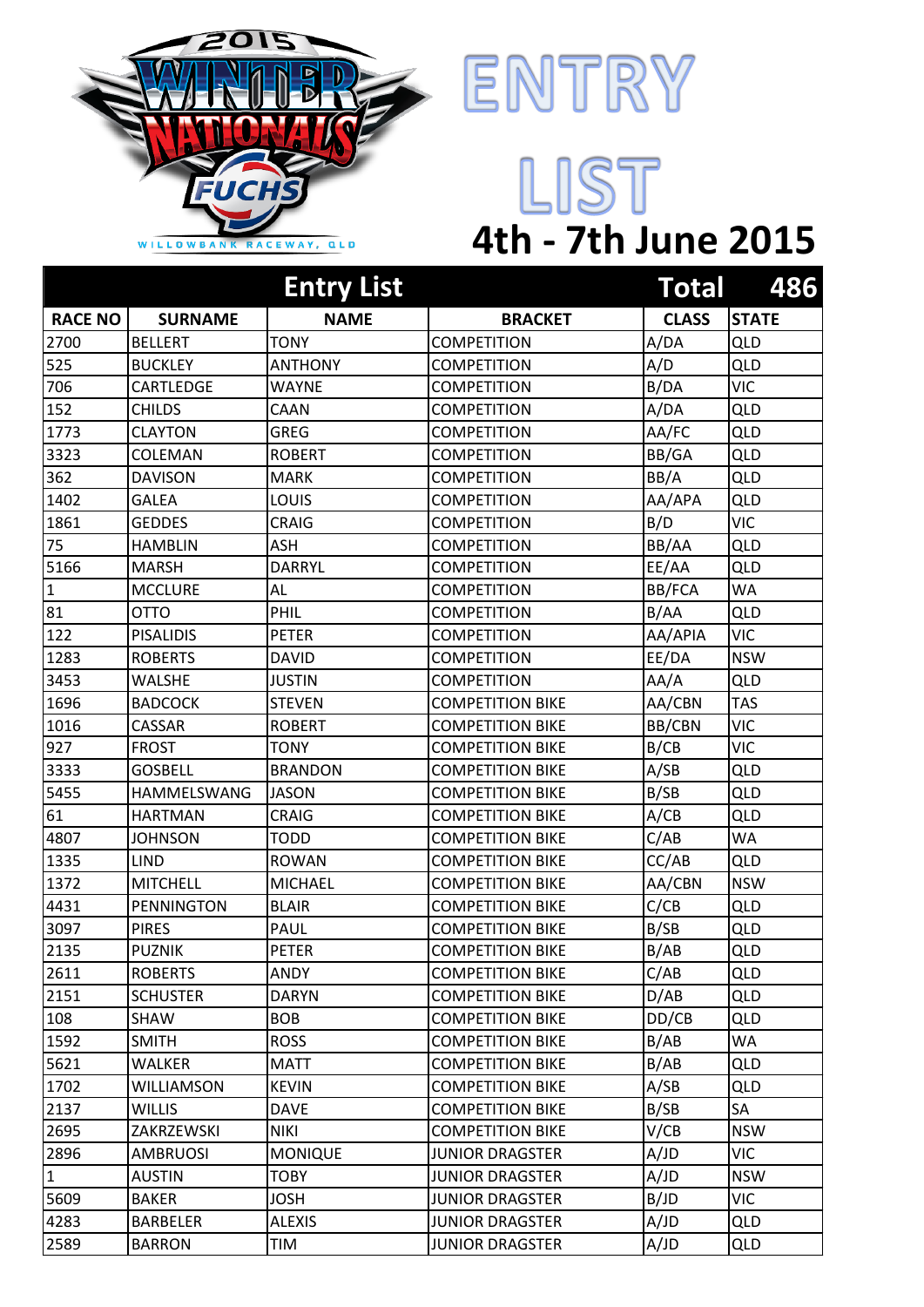| 402<br><b>LEON</b><br>A/JD<br><b>VIC</b><br><b>BEKTASH</b><br><b>JUNIOR DRAGSTER</b><br>5222<br>A/JD<br><b>NSW</b><br><b>BISHOP</b><br><b>BRADLEY</b><br><b>JUNIOR DRAGSTER</b><br>5718<br>A/JD<br><b>BISHOP</b><br><b>NATALIE</b><br><b>JUNIOR DRAGSTER</b><br><b>NSW</b><br>A/JD<br>3058<br><b>BURNS</b><br><b>JOEL</b><br><b>NSW</b><br><b>JUNIOR DRAGSTER</b><br>C/JD<br>3321<br><b>BYERS</b><br>LOGAN<br><b>JUNIOR DRAGSTER</b><br><b>QLD</b><br><b>JAKE</b><br>A/JD<br><b>VIC</b><br>CARTLEDGE<br><b>JUNIOR DRAGSTER</b><br>A/JD<br><b>QLD</b><br><b>DYLAN</b><br><b>EVERETT</b><br><b>JUNIOR DRAGSTER</b><br>2668<br>B/JD<br><b>TAS</b><br><b>FARRELLY</b><br><b>BROOKE</b><br><b>JUNIOR DRAGSTER</b><br>A/JD<br><b>NSW</b><br><b>FENECH</b><br><b>JOHN</b><br><b>JUNIOR DRAGSTER</b><br>C/JD<br>5991<br><b>FRY</b><br><b>COREY</b><br><b>JUNIOR DRAGSTER</b><br><b>QLD</b><br>A/JD<br><b>NSW</b><br>HAZZARD<br><b>EMMA</b><br><b>JUNIOR DRAGSTER</b><br>A/JD<br>4823<br>JAMES<br><b>NSW</b><br>HAZZARD<br><b>JUNIOR DRAGSTER</b><br>RILEY<br>A/JD<br><b>QLD</b><br>2680<br><b>HODGSON</b><br><b>JUNIOR DRAGSTER</b><br>A/JD<br>1949<br><b>NSW</b><br><b>HUMPHREYS</b><br><b>BIANCA</b><br><b>JUNIOR DRAGSTER</b><br>C/JD<br>5920<br><b>JONES</b><br><b>KYNAN</b><br><b>JUNIOR DRAGSTER</b><br><b>QLD</b><br>B/JD<br><b>VIC</b><br>3897<br>LAMATTINA<br><b>ROCKY</b><br><b>JUNIOR DRAGSTER</b><br>3959<br><b>KYLE</b><br>B/JD<br><b>QLD</b><br>LANGRIDGE<br><b>JUNIOR DRAGSTER</b><br>B/JD<br>5606<br>LEAHY<br>CODY<br><b>QLD</b><br><b>JUNIOR DRAGSTER</b><br><b>SHELBY</b><br>B/JD<br><b>QLD</b><br>2051<br>LEAHY<br><b>JUNIOR DRAGSTER</b><br>1005<br>A/JD<br><b>QLD</b><br><b>DYLAN</b><br><b>JUNIOR DRAGSTER</b><br><b>LEO</b><br>B/JD<br>1787<br><b>QLD</b><br><b>LITTLEWOOD</b><br><b>TEANAH</b><br><b>JUNIOR DRAGSTER</b><br>C/JD<br>5694<br><b>KYLE</b><br><b>JUNIOR DRAGSTER</b><br><b>QLD</b><br><b>MAGNER</b><br>B/JD<br>1616<br><b>QLD</b><br><b>MCCLENNAN</b><br><b>MADISON</b><br><b>JUNIOR DRAGSTER</b><br>C/JD<br>QLD<br>1520<br><b>NIPPERESS</b><br><b>DOMINIC</b><br><b>JUNIOR DRAGSTER</b><br>99<br><b>OBERG</b><br>CALEB<br>A/JD<br><b>QLD</b><br><b>JUNIOR DRAGSTER</b><br>100<br>B/JD<br><b>QLD</b><br><b>OBERG</b><br><b>ETHAN</b><br><b>JUNIOR DRAGSTER</b><br>778<br>C/JD<br><b>QLD</b><br><b>PORTER</b><br><b>JAKE</b><br><b>JUNIOR DRAGSTER</b><br>B/JD<br><b>QLD</b><br>4482<br><b>RAMSAY</b><br><b>CHLOE</b><br><b>JUNIOR DRAGSTER</b><br>A/JD<br>8031<br><b>CHRISTOPHER</b><br><b>JUNIOR DRAGSTER</b><br><b>QLD</b><br><b>SCHAPER</b><br><b>TBA</b><br><b>SCHETRUM</b><br>A/JD<br><b>QLD</b><br><b>JACOB</b><br><b>JUNIOR DRAGSTER</b><br>C/JD<br>1944<br><b>SCHLUTER</b><br><b>BOBBIE-NICOLE</b><br><b>JUNIOR DRAGSTER</b><br><b>QLD</b><br>1744<br><b>SCHLUTER</b><br>TAYLAH-LEIGH<br>A/JD<br><b>QLD</b><br><b>JUNIOR DRAGSTER</b><br>5123<br>B/JD<br><b>VIC</b><br><b>SPENCER</b><br><b>JORDAN</b><br><b>JUNIOR DRAGSTER</b><br>B/JD<br>3394<br><b>QLD</b><br><b>THWAITE</b><br><b>HARRISON</b><br><b>JUNIOR DRAGSTER</b><br>4976<br><b>WARD</b><br>A/JD<br><b>QLD</b><br><b>EDEN</b><br><b>JUNIOR DRAGSTER</b><br>5820<br>B/JD<br><b>WARD</b><br><b>MAELLA</b><br><b>QLD</b><br><b>JUNIOR DRAGSTER</b><br>C/JD<br><b>QLD</b><br>4721<br><b>WILCOX</b><br><b>BEN</b><br><b>JUNIOR DRAGSTER</b><br>3189<br>C/JD<br><b>QLD</b><br><b>WILCOX</b><br><b>MAX</b><br><b>JUNIOR DRAGSTER</b><br>C/JD<br>8030<br><b>WILCOX</b><br><b>JUNIOR DRAGSTER</b><br><b>QLD</b><br><b>MELISSA</b><br>A/JD<br>8004<br><b>QLD</b><br><b>WILLSHIRE</b><br>JETT<br><b>JUNIOR DRAGSTER</b><br>B/JD<br>4922<br><b>WILSON</b><br><b>CHARLEE</b><br><b>JUNIOR DRAGSTER</b><br><b>QLD</b><br>2235<br>A/MD<br><b>QLD</b><br><b>ALLAN</b><br><b>MARK</b><br><b>MODIFIED</b><br>2105<br><b>MIKE</b><br>A/MA<br><b>QLD</b><br><b>BAILEY</b><br><b>MODIFIED</b><br>2670<br>A/MD<br><b>BELLERT</b><br>PHIL<br><b>MODIFIED</b><br><b>QLD</b><br><b>VIC</b><br>2769<br>A/MD<br><b>LEANNE</b><br><b>MODIFIED</b><br><b>BRAGGS</b><br>730<br>A/MA<br><b>QLD</b><br>CARLSEN<br><b>GORDON</b><br><b>MODIFIED</b><br>A/MD<br><b>VIC</b><br>403<br>CARTLEDGE<br><b>LUKE</b><br><b>MODIFIED</b><br>3150<br><b>DOEBLIEN</b><br>PAUL<br><b>MODIFIED</b><br>A/MD<br><b>QLD</b><br>2945<br>A/MA<br><b>QLD</b><br><b>EVERETT</b><br><b>DALLAS</b><br><b>MODIFIED</b><br>3034<br>A/MA<br><b>VIC</b><br><b>FARRELL</b><br><b>CHRIS</b><br><b>MODIFIED</b><br>1013<br>A/MD<br><b>VIC</b><br><b>FORBES</b><br><b>MATT</b><br><b>MODIFIED</b><br>A/MD<br>2562<br><b>FRAWLEY</b><br><b>QLD</b><br><b>ROBERT</b><br><b>MODIFIED</b><br>3889<br>A/HR<br><b>GALEA</b><br><b>CHARLES</b><br><b>MODIFIED</b><br><b>QLD</b><br>5868<br><b>GOUWS</b><br><b>STEPHAN</b><br><b>MODIFIED</b><br>A/MD<br><b>QLD</b> | 1255 | <b>BEAUCHAMP</b> | <b>RHYS</b> | <b>JUNIOR DRAGSTER</b> | B/JD | QLD |
|-----------------------------------------------------------------------------------------------------------------------------------------------------------------------------------------------------------------------------------------------------------------------------------------------------------------------------------------------------------------------------------------------------------------------------------------------------------------------------------------------------------------------------------------------------------------------------------------------------------------------------------------------------------------------------------------------------------------------------------------------------------------------------------------------------------------------------------------------------------------------------------------------------------------------------------------------------------------------------------------------------------------------------------------------------------------------------------------------------------------------------------------------------------------------------------------------------------------------------------------------------------------------------------------------------------------------------------------------------------------------------------------------------------------------------------------------------------------------------------------------------------------------------------------------------------------------------------------------------------------------------------------------------------------------------------------------------------------------------------------------------------------------------------------------------------------------------------------------------------------------------------------------------------------------------------------------------------------------------------------------------------------------------------------------------------------------------------------------------------------------------------------------------------------------------------------------------------------------------------------------------------------------------------------------------------------------------------------------------------------------------------------------------------------------------------------------------------------------------------------------------------------------------------------------------------------------------------------------------------------------------------------------------------------------------------------------------------------------------------------------------------------------------------------------------------------------------------------------------------------------------------------------------------------------------------------------------------------------------------------------------------------------------------------------------------------------------------------------------------------------------------------------------------------------------------------------------------------------------------------------------------------------------------------------------------------------------------------------------------------------------------------------------------------------------------------------------------------------------------------------------------------------------------------------------------------------------------------------------------------------------------------------------------------------------------------------------------------------------------------------------------------------------------------------------------------------------------------------------------------------------------------------------------------------------------------------------------------------------------------------------------------------------------------------------------------------------------------------------------------------------------------------------------------------------------------------------------------------------------------------------------------------------------------------------------------------------------------------------------------------------------------------------------------------------------------------------------------------------------------------------------------------------------------------------------------------------------------------------------------------------------------------------------------------------------------------------------------------------------------------------------------------------------------------|------|------------------|-------------|------------------------|------|-----|
|                                                                                                                                                                                                                                                                                                                                                                                                                                                                                                                                                                                                                                                                                                                                                                                                                                                                                                                                                                                                                                                                                                                                                                                                                                                                                                                                                                                                                                                                                                                                                                                                                                                                                                                                                                                                                                                                                                                                                                                                                                                                                                                                                                                                                                                                                                                                                                                                                                                                                                                                                                                                                                                                                                                                                                                                                                                                                                                                                                                                                                                                                                                                                                                                                                                                                                                                                                                                                                                                                                                                                                                                                                                                                                                                                                                                                                                                                                                                                                                                                                                                                                                                                                                                                                                                                                                                                                                                                                                                                                                                                                                                                                                                                                                                                                                               |      |                  |             |                        |      |     |
|                                                                                                                                                                                                                                                                                                                                                                                                                                                                                                                                                                                                                                                                                                                                                                                                                                                                                                                                                                                                                                                                                                                                                                                                                                                                                                                                                                                                                                                                                                                                                                                                                                                                                                                                                                                                                                                                                                                                                                                                                                                                                                                                                                                                                                                                                                                                                                                                                                                                                                                                                                                                                                                                                                                                                                                                                                                                                                                                                                                                                                                                                                                                                                                                                                                                                                                                                                                                                                                                                                                                                                                                                                                                                                                                                                                                                                                                                                                                                                                                                                                                                                                                                                                                                                                                                                                                                                                                                                                                                                                                                                                                                                                                                                                                                                                               |      |                  |             |                        |      |     |
|                                                                                                                                                                                                                                                                                                                                                                                                                                                                                                                                                                                                                                                                                                                                                                                                                                                                                                                                                                                                                                                                                                                                                                                                                                                                                                                                                                                                                                                                                                                                                                                                                                                                                                                                                                                                                                                                                                                                                                                                                                                                                                                                                                                                                                                                                                                                                                                                                                                                                                                                                                                                                                                                                                                                                                                                                                                                                                                                                                                                                                                                                                                                                                                                                                                                                                                                                                                                                                                                                                                                                                                                                                                                                                                                                                                                                                                                                                                                                                                                                                                                                                                                                                                                                                                                                                                                                                                                                                                                                                                                                                                                                                                                                                                                                                                               |      |                  |             |                        |      |     |
|                                                                                                                                                                                                                                                                                                                                                                                                                                                                                                                                                                                                                                                                                                                                                                                                                                                                                                                                                                                                                                                                                                                                                                                                                                                                                                                                                                                                                                                                                                                                                                                                                                                                                                                                                                                                                                                                                                                                                                                                                                                                                                                                                                                                                                                                                                                                                                                                                                                                                                                                                                                                                                                                                                                                                                                                                                                                                                                                                                                                                                                                                                                                                                                                                                                                                                                                                                                                                                                                                                                                                                                                                                                                                                                                                                                                                                                                                                                                                                                                                                                                                                                                                                                                                                                                                                                                                                                                                                                                                                                                                                                                                                                                                                                                                                                               |      |                  |             |                        |      |     |
|                                                                                                                                                                                                                                                                                                                                                                                                                                                                                                                                                                                                                                                                                                                                                                                                                                                                                                                                                                                                                                                                                                                                                                                                                                                                                                                                                                                                                                                                                                                                                                                                                                                                                                                                                                                                                                                                                                                                                                                                                                                                                                                                                                                                                                                                                                                                                                                                                                                                                                                                                                                                                                                                                                                                                                                                                                                                                                                                                                                                                                                                                                                                                                                                                                                                                                                                                                                                                                                                                                                                                                                                                                                                                                                                                                                                                                                                                                                                                                                                                                                                                                                                                                                                                                                                                                                                                                                                                                                                                                                                                                                                                                                                                                                                                                                               |      |                  |             |                        |      |     |
|                                                                                                                                                                                                                                                                                                                                                                                                                                                                                                                                                                                                                                                                                                                                                                                                                                                                                                                                                                                                                                                                                                                                                                                                                                                                                                                                                                                                                                                                                                                                                                                                                                                                                                                                                                                                                                                                                                                                                                                                                                                                                                                                                                                                                                                                                                                                                                                                                                                                                                                                                                                                                                                                                                                                                                                                                                                                                                                                                                                                                                                                                                                                                                                                                                                                                                                                                                                                                                                                                                                                                                                                                                                                                                                                                                                                                                                                                                                                                                                                                                                                                                                                                                                                                                                                                                                                                                                                                                                                                                                                                                                                                                                                                                                                                                                               | 8706 |                  |             |                        |      |     |
|                                                                                                                                                                                                                                                                                                                                                                                                                                                                                                                                                                                                                                                                                                                                                                                                                                                                                                                                                                                                                                                                                                                                                                                                                                                                                                                                                                                                                                                                                                                                                                                                                                                                                                                                                                                                                                                                                                                                                                                                                                                                                                                                                                                                                                                                                                                                                                                                                                                                                                                                                                                                                                                                                                                                                                                                                                                                                                                                                                                                                                                                                                                                                                                                                                                                                                                                                                                                                                                                                                                                                                                                                                                                                                                                                                                                                                                                                                                                                                                                                                                                                                                                                                                                                                                                                                                                                                                                                                                                                                                                                                                                                                                                                                                                                                                               | 4155 |                  |             |                        |      |     |
|                                                                                                                                                                                                                                                                                                                                                                                                                                                                                                                                                                                                                                                                                                                                                                                                                                                                                                                                                                                                                                                                                                                                                                                                                                                                                                                                                                                                                                                                                                                                                                                                                                                                                                                                                                                                                                                                                                                                                                                                                                                                                                                                                                                                                                                                                                                                                                                                                                                                                                                                                                                                                                                                                                                                                                                                                                                                                                                                                                                                                                                                                                                                                                                                                                                                                                                                                                                                                                                                                                                                                                                                                                                                                                                                                                                                                                                                                                                                                                                                                                                                                                                                                                                                                                                                                                                                                                                                                                                                                                                                                                                                                                                                                                                                                                                               |      |                  |             |                        |      |     |
|                                                                                                                                                                                                                                                                                                                                                                                                                                                                                                                                                                                                                                                                                                                                                                                                                                                                                                                                                                                                                                                                                                                                                                                                                                                                                                                                                                                                                                                                                                                                                                                                                                                                                                                                                                                                                                                                                                                                                                                                                                                                                                                                                                                                                                                                                                                                                                                                                                                                                                                                                                                                                                                                                                                                                                                                                                                                                                                                                                                                                                                                                                                                                                                                                                                                                                                                                                                                                                                                                                                                                                                                                                                                                                                                                                                                                                                                                                                                                                                                                                                                                                                                                                                                                                                                                                                                                                                                                                                                                                                                                                                                                                                                                                                                                                                               | 4527 |                  |             |                        |      |     |
|                                                                                                                                                                                                                                                                                                                                                                                                                                                                                                                                                                                                                                                                                                                                                                                                                                                                                                                                                                                                                                                                                                                                                                                                                                                                                                                                                                                                                                                                                                                                                                                                                                                                                                                                                                                                                                                                                                                                                                                                                                                                                                                                                                                                                                                                                                                                                                                                                                                                                                                                                                                                                                                                                                                                                                                                                                                                                                                                                                                                                                                                                                                                                                                                                                                                                                                                                                                                                                                                                                                                                                                                                                                                                                                                                                                                                                                                                                                                                                                                                                                                                                                                                                                                                                                                                                                                                                                                                                                                                                                                                                                                                                                                                                                                                                                               |      |                  |             |                        |      |     |
|                                                                                                                                                                                                                                                                                                                                                                                                                                                                                                                                                                                                                                                                                                                                                                                                                                                                                                                                                                                                                                                                                                                                                                                                                                                                                                                                                                                                                                                                                                                                                                                                                                                                                                                                                                                                                                                                                                                                                                                                                                                                                                                                                                                                                                                                                                                                                                                                                                                                                                                                                                                                                                                                                                                                                                                                                                                                                                                                                                                                                                                                                                                                                                                                                                                                                                                                                                                                                                                                                                                                                                                                                                                                                                                                                                                                                                                                                                                                                                                                                                                                                                                                                                                                                                                                                                                                                                                                                                                                                                                                                                                                                                                                                                                                                                                               | 1210 |                  |             |                        |      |     |
|                                                                                                                                                                                                                                                                                                                                                                                                                                                                                                                                                                                                                                                                                                                                                                                                                                                                                                                                                                                                                                                                                                                                                                                                                                                                                                                                                                                                                                                                                                                                                                                                                                                                                                                                                                                                                                                                                                                                                                                                                                                                                                                                                                                                                                                                                                                                                                                                                                                                                                                                                                                                                                                                                                                                                                                                                                                                                                                                                                                                                                                                                                                                                                                                                                                                                                                                                                                                                                                                                                                                                                                                                                                                                                                                                                                                                                                                                                                                                                                                                                                                                                                                                                                                                                                                                                                                                                                                                                                                                                                                                                                                                                                                                                                                                                                               |      |                  |             |                        |      |     |
|                                                                                                                                                                                                                                                                                                                                                                                                                                                                                                                                                                                                                                                                                                                                                                                                                                                                                                                                                                                                                                                                                                                                                                                                                                                                                                                                                                                                                                                                                                                                                                                                                                                                                                                                                                                                                                                                                                                                                                                                                                                                                                                                                                                                                                                                                                                                                                                                                                                                                                                                                                                                                                                                                                                                                                                                                                                                                                                                                                                                                                                                                                                                                                                                                                                                                                                                                                                                                                                                                                                                                                                                                                                                                                                                                                                                                                                                                                                                                                                                                                                                                                                                                                                                                                                                                                                                                                                                                                                                                                                                                                                                                                                                                                                                                                                               |      |                  |             |                        |      |     |
|                                                                                                                                                                                                                                                                                                                                                                                                                                                                                                                                                                                                                                                                                                                                                                                                                                                                                                                                                                                                                                                                                                                                                                                                                                                                                                                                                                                                                                                                                                                                                                                                                                                                                                                                                                                                                                                                                                                                                                                                                                                                                                                                                                                                                                                                                                                                                                                                                                                                                                                                                                                                                                                                                                                                                                                                                                                                                                                                                                                                                                                                                                                                                                                                                                                                                                                                                                                                                                                                                                                                                                                                                                                                                                                                                                                                                                                                                                                                                                                                                                                                                                                                                                                                                                                                                                                                                                                                                                                                                                                                                                                                                                                                                                                                                                                               |      |                  |             |                        |      |     |
|                                                                                                                                                                                                                                                                                                                                                                                                                                                                                                                                                                                                                                                                                                                                                                                                                                                                                                                                                                                                                                                                                                                                                                                                                                                                                                                                                                                                                                                                                                                                                                                                                                                                                                                                                                                                                                                                                                                                                                                                                                                                                                                                                                                                                                                                                                                                                                                                                                                                                                                                                                                                                                                                                                                                                                                                                                                                                                                                                                                                                                                                                                                                                                                                                                                                                                                                                                                                                                                                                                                                                                                                                                                                                                                                                                                                                                                                                                                                                                                                                                                                                                                                                                                                                                                                                                                                                                                                                                                                                                                                                                                                                                                                                                                                                                                               |      |                  |             |                        |      |     |
|                                                                                                                                                                                                                                                                                                                                                                                                                                                                                                                                                                                                                                                                                                                                                                                                                                                                                                                                                                                                                                                                                                                                                                                                                                                                                                                                                                                                                                                                                                                                                                                                                                                                                                                                                                                                                                                                                                                                                                                                                                                                                                                                                                                                                                                                                                                                                                                                                                                                                                                                                                                                                                                                                                                                                                                                                                                                                                                                                                                                                                                                                                                                                                                                                                                                                                                                                                                                                                                                                                                                                                                                                                                                                                                                                                                                                                                                                                                                                                                                                                                                                                                                                                                                                                                                                                                                                                                                                                                                                                                                                                                                                                                                                                                                                                                               |      |                  |             |                        |      |     |
|                                                                                                                                                                                                                                                                                                                                                                                                                                                                                                                                                                                                                                                                                                                                                                                                                                                                                                                                                                                                                                                                                                                                                                                                                                                                                                                                                                                                                                                                                                                                                                                                                                                                                                                                                                                                                                                                                                                                                                                                                                                                                                                                                                                                                                                                                                                                                                                                                                                                                                                                                                                                                                                                                                                                                                                                                                                                                                                                                                                                                                                                                                                                                                                                                                                                                                                                                                                                                                                                                                                                                                                                                                                                                                                                                                                                                                                                                                                                                                                                                                                                                                                                                                                                                                                                                                                                                                                                                                                                                                                                                                                                                                                                                                                                                                                               |      |                  |             |                        |      |     |
|                                                                                                                                                                                                                                                                                                                                                                                                                                                                                                                                                                                                                                                                                                                                                                                                                                                                                                                                                                                                                                                                                                                                                                                                                                                                                                                                                                                                                                                                                                                                                                                                                                                                                                                                                                                                                                                                                                                                                                                                                                                                                                                                                                                                                                                                                                                                                                                                                                                                                                                                                                                                                                                                                                                                                                                                                                                                                                                                                                                                                                                                                                                                                                                                                                                                                                                                                                                                                                                                                                                                                                                                                                                                                                                                                                                                                                                                                                                                                                                                                                                                                                                                                                                                                                                                                                                                                                                                                                                                                                                                                                                                                                                                                                                                                                                               |      |                  |             |                        |      |     |
|                                                                                                                                                                                                                                                                                                                                                                                                                                                                                                                                                                                                                                                                                                                                                                                                                                                                                                                                                                                                                                                                                                                                                                                                                                                                                                                                                                                                                                                                                                                                                                                                                                                                                                                                                                                                                                                                                                                                                                                                                                                                                                                                                                                                                                                                                                                                                                                                                                                                                                                                                                                                                                                                                                                                                                                                                                                                                                                                                                                                                                                                                                                                                                                                                                                                                                                                                                                                                                                                                                                                                                                                                                                                                                                                                                                                                                                                                                                                                                                                                                                                                                                                                                                                                                                                                                                                                                                                                                                                                                                                                                                                                                                                                                                                                                                               |      |                  |             |                        |      |     |
|                                                                                                                                                                                                                                                                                                                                                                                                                                                                                                                                                                                                                                                                                                                                                                                                                                                                                                                                                                                                                                                                                                                                                                                                                                                                                                                                                                                                                                                                                                                                                                                                                                                                                                                                                                                                                                                                                                                                                                                                                                                                                                                                                                                                                                                                                                                                                                                                                                                                                                                                                                                                                                                                                                                                                                                                                                                                                                                                                                                                                                                                                                                                                                                                                                                                                                                                                                                                                                                                                                                                                                                                                                                                                                                                                                                                                                                                                                                                                                                                                                                                                                                                                                                                                                                                                                                                                                                                                                                                                                                                                                                                                                                                                                                                                                                               |      |                  |             |                        |      |     |
|                                                                                                                                                                                                                                                                                                                                                                                                                                                                                                                                                                                                                                                                                                                                                                                                                                                                                                                                                                                                                                                                                                                                                                                                                                                                                                                                                                                                                                                                                                                                                                                                                                                                                                                                                                                                                                                                                                                                                                                                                                                                                                                                                                                                                                                                                                                                                                                                                                                                                                                                                                                                                                                                                                                                                                                                                                                                                                                                                                                                                                                                                                                                                                                                                                                                                                                                                                                                                                                                                                                                                                                                                                                                                                                                                                                                                                                                                                                                                                                                                                                                                                                                                                                                                                                                                                                                                                                                                                                                                                                                                                                                                                                                                                                                                                                               |      |                  |             |                        |      |     |
|                                                                                                                                                                                                                                                                                                                                                                                                                                                                                                                                                                                                                                                                                                                                                                                                                                                                                                                                                                                                                                                                                                                                                                                                                                                                                                                                                                                                                                                                                                                                                                                                                                                                                                                                                                                                                                                                                                                                                                                                                                                                                                                                                                                                                                                                                                                                                                                                                                                                                                                                                                                                                                                                                                                                                                                                                                                                                                                                                                                                                                                                                                                                                                                                                                                                                                                                                                                                                                                                                                                                                                                                                                                                                                                                                                                                                                                                                                                                                                                                                                                                                                                                                                                                                                                                                                                                                                                                                                                                                                                                                                                                                                                                                                                                                                                               |      |                  |             |                        |      |     |
|                                                                                                                                                                                                                                                                                                                                                                                                                                                                                                                                                                                                                                                                                                                                                                                                                                                                                                                                                                                                                                                                                                                                                                                                                                                                                                                                                                                                                                                                                                                                                                                                                                                                                                                                                                                                                                                                                                                                                                                                                                                                                                                                                                                                                                                                                                                                                                                                                                                                                                                                                                                                                                                                                                                                                                                                                                                                                                                                                                                                                                                                                                                                                                                                                                                                                                                                                                                                                                                                                                                                                                                                                                                                                                                                                                                                                                                                                                                                                                                                                                                                                                                                                                                                                                                                                                                                                                                                                                                                                                                                                                                                                                                                                                                                                                                               |      |                  |             |                        |      |     |
|                                                                                                                                                                                                                                                                                                                                                                                                                                                                                                                                                                                                                                                                                                                                                                                                                                                                                                                                                                                                                                                                                                                                                                                                                                                                                                                                                                                                                                                                                                                                                                                                                                                                                                                                                                                                                                                                                                                                                                                                                                                                                                                                                                                                                                                                                                                                                                                                                                                                                                                                                                                                                                                                                                                                                                                                                                                                                                                                                                                                                                                                                                                                                                                                                                                                                                                                                                                                                                                                                                                                                                                                                                                                                                                                                                                                                                                                                                                                                                                                                                                                                                                                                                                                                                                                                                                                                                                                                                                                                                                                                                                                                                                                                                                                                                                               |      |                  |             |                        |      |     |
|                                                                                                                                                                                                                                                                                                                                                                                                                                                                                                                                                                                                                                                                                                                                                                                                                                                                                                                                                                                                                                                                                                                                                                                                                                                                                                                                                                                                                                                                                                                                                                                                                                                                                                                                                                                                                                                                                                                                                                                                                                                                                                                                                                                                                                                                                                                                                                                                                                                                                                                                                                                                                                                                                                                                                                                                                                                                                                                                                                                                                                                                                                                                                                                                                                                                                                                                                                                                                                                                                                                                                                                                                                                                                                                                                                                                                                                                                                                                                                                                                                                                                                                                                                                                                                                                                                                                                                                                                                                                                                                                                                                                                                                                                                                                                                                               |      |                  |             |                        |      |     |
|                                                                                                                                                                                                                                                                                                                                                                                                                                                                                                                                                                                                                                                                                                                                                                                                                                                                                                                                                                                                                                                                                                                                                                                                                                                                                                                                                                                                                                                                                                                                                                                                                                                                                                                                                                                                                                                                                                                                                                                                                                                                                                                                                                                                                                                                                                                                                                                                                                                                                                                                                                                                                                                                                                                                                                                                                                                                                                                                                                                                                                                                                                                                                                                                                                                                                                                                                                                                                                                                                                                                                                                                                                                                                                                                                                                                                                                                                                                                                                                                                                                                                                                                                                                                                                                                                                                                                                                                                                                                                                                                                                                                                                                                                                                                                                                               |      |                  |             |                        |      |     |
|                                                                                                                                                                                                                                                                                                                                                                                                                                                                                                                                                                                                                                                                                                                                                                                                                                                                                                                                                                                                                                                                                                                                                                                                                                                                                                                                                                                                                                                                                                                                                                                                                                                                                                                                                                                                                                                                                                                                                                                                                                                                                                                                                                                                                                                                                                                                                                                                                                                                                                                                                                                                                                                                                                                                                                                                                                                                                                                                                                                                                                                                                                                                                                                                                                                                                                                                                                                                                                                                                                                                                                                                                                                                                                                                                                                                                                                                                                                                                                                                                                                                                                                                                                                                                                                                                                                                                                                                                                                                                                                                                                                                                                                                                                                                                                                               |      |                  |             |                        |      |     |
|                                                                                                                                                                                                                                                                                                                                                                                                                                                                                                                                                                                                                                                                                                                                                                                                                                                                                                                                                                                                                                                                                                                                                                                                                                                                                                                                                                                                                                                                                                                                                                                                                                                                                                                                                                                                                                                                                                                                                                                                                                                                                                                                                                                                                                                                                                                                                                                                                                                                                                                                                                                                                                                                                                                                                                                                                                                                                                                                                                                                                                                                                                                                                                                                                                                                                                                                                                                                                                                                                                                                                                                                                                                                                                                                                                                                                                                                                                                                                                                                                                                                                                                                                                                                                                                                                                                                                                                                                                                                                                                                                                                                                                                                                                                                                                                               |      |                  |             |                        |      |     |
|                                                                                                                                                                                                                                                                                                                                                                                                                                                                                                                                                                                                                                                                                                                                                                                                                                                                                                                                                                                                                                                                                                                                                                                                                                                                                                                                                                                                                                                                                                                                                                                                                                                                                                                                                                                                                                                                                                                                                                                                                                                                                                                                                                                                                                                                                                                                                                                                                                                                                                                                                                                                                                                                                                                                                                                                                                                                                                                                                                                                                                                                                                                                                                                                                                                                                                                                                                                                                                                                                                                                                                                                                                                                                                                                                                                                                                                                                                                                                                                                                                                                                                                                                                                                                                                                                                                                                                                                                                                                                                                                                                                                                                                                                                                                                                                               |      |                  |             |                        |      |     |
|                                                                                                                                                                                                                                                                                                                                                                                                                                                                                                                                                                                                                                                                                                                                                                                                                                                                                                                                                                                                                                                                                                                                                                                                                                                                                                                                                                                                                                                                                                                                                                                                                                                                                                                                                                                                                                                                                                                                                                                                                                                                                                                                                                                                                                                                                                                                                                                                                                                                                                                                                                                                                                                                                                                                                                                                                                                                                                                                                                                                                                                                                                                                                                                                                                                                                                                                                                                                                                                                                                                                                                                                                                                                                                                                                                                                                                                                                                                                                                                                                                                                                                                                                                                                                                                                                                                                                                                                                                                                                                                                                                                                                                                                                                                                                                                               |      |                  |             |                        |      |     |
|                                                                                                                                                                                                                                                                                                                                                                                                                                                                                                                                                                                                                                                                                                                                                                                                                                                                                                                                                                                                                                                                                                                                                                                                                                                                                                                                                                                                                                                                                                                                                                                                                                                                                                                                                                                                                                                                                                                                                                                                                                                                                                                                                                                                                                                                                                                                                                                                                                                                                                                                                                                                                                                                                                                                                                                                                                                                                                                                                                                                                                                                                                                                                                                                                                                                                                                                                                                                                                                                                                                                                                                                                                                                                                                                                                                                                                                                                                                                                                                                                                                                                                                                                                                                                                                                                                                                                                                                                                                                                                                                                                                                                                                                                                                                                                                               |      |                  |             |                        |      |     |
|                                                                                                                                                                                                                                                                                                                                                                                                                                                                                                                                                                                                                                                                                                                                                                                                                                                                                                                                                                                                                                                                                                                                                                                                                                                                                                                                                                                                                                                                                                                                                                                                                                                                                                                                                                                                                                                                                                                                                                                                                                                                                                                                                                                                                                                                                                                                                                                                                                                                                                                                                                                                                                                                                                                                                                                                                                                                                                                                                                                                                                                                                                                                                                                                                                                                                                                                                                                                                                                                                                                                                                                                                                                                                                                                                                                                                                                                                                                                                                                                                                                                                                                                                                                                                                                                                                                                                                                                                                                                                                                                                                                                                                                                                                                                                                                               |      |                  |             |                        |      |     |
|                                                                                                                                                                                                                                                                                                                                                                                                                                                                                                                                                                                                                                                                                                                                                                                                                                                                                                                                                                                                                                                                                                                                                                                                                                                                                                                                                                                                                                                                                                                                                                                                                                                                                                                                                                                                                                                                                                                                                                                                                                                                                                                                                                                                                                                                                                                                                                                                                                                                                                                                                                                                                                                                                                                                                                                                                                                                                                                                                                                                                                                                                                                                                                                                                                                                                                                                                                                                                                                                                                                                                                                                                                                                                                                                                                                                                                                                                                                                                                                                                                                                                                                                                                                                                                                                                                                                                                                                                                                                                                                                                                                                                                                                                                                                                                                               |      |                  |             |                        |      |     |
|                                                                                                                                                                                                                                                                                                                                                                                                                                                                                                                                                                                                                                                                                                                                                                                                                                                                                                                                                                                                                                                                                                                                                                                                                                                                                                                                                                                                                                                                                                                                                                                                                                                                                                                                                                                                                                                                                                                                                                                                                                                                                                                                                                                                                                                                                                                                                                                                                                                                                                                                                                                                                                                                                                                                                                                                                                                                                                                                                                                                                                                                                                                                                                                                                                                                                                                                                                                                                                                                                                                                                                                                                                                                                                                                                                                                                                                                                                                                                                                                                                                                                                                                                                                                                                                                                                                                                                                                                                                                                                                                                                                                                                                                                                                                                                                               |      |                  |             |                        |      |     |
|                                                                                                                                                                                                                                                                                                                                                                                                                                                                                                                                                                                                                                                                                                                                                                                                                                                                                                                                                                                                                                                                                                                                                                                                                                                                                                                                                                                                                                                                                                                                                                                                                                                                                                                                                                                                                                                                                                                                                                                                                                                                                                                                                                                                                                                                                                                                                                                                                                                                                                                                                                                                                                                                                                                                                                                                                                                                                                                                                                                                                                                                                                                                                                                                                                                                                                                                                                                                                                                                                                                                                                                                                                                                                                                                                                                                                                                                                                                                                                                                                                                                                                                                                                                                                                                                                                                                                                                                                                                                                                                                                                                                                                                                                                                                                                                               |      |                  |             |                        |      |     |
|                                                                                                                                                                                                                                                                                                                                                                                                                                                                                                                                                                                                                                                                                                                                                                                                                                                                                                                                                                                                                                                                                                                                                                                                                                                                                                                                                                                                                                                                                                                                                                                                                                                                                                                                                                                                                                                                                                                                                                                                                                                                                                                                                                                                                                                                                                                                                                                                                                                                                                                                                                                                                                                                                                                                                                                                                                                                                                                                                                                                                                                                                                                                                                                                                                                                                                                                                                                                                                                                                                                                                                                                                                                                                                                                                                                                                                                                                                                                                                                                                                                                                                                                                                                                                                                                                                                                                                                                                                                                                                                                                                                                                                                                                                                                                                                               |      |                  |             |                        |      |     |
|                                                                                                                                                                                                                                                                                                                                                                                                                                                                                                                                                                                                                                                                                                                                                                                                                                                                                                                                                                                                                                                                                                                                                                                                                                                                                                                                                                                                                                                                                                                                                                                                                                                                                                                                                                                                                                                                                                                                                                                                                                                                                                                                                                                                                                                                                                                                                                                                                                                                                                                                                                                                                                                                                                                                                                                                                                                                                                                                                                                                                                                                                                                                                                                                                                                                                                                                                                                                                                                                                                                                                                                                                                                                                                                                                                                                                                                                                                                                                                                                                                                                                                                                                                                                                                                                                                                                                                                                                                                                                                                                                                                                                                                                                                                                                                                               |      |                  |             |                        |      |     |
|                                                                                                                                                                                                                                                                                                                                                                                                                                                                                                                                                                                                                                                                                                                                                                                                                                                                                                                                                                                                                                                                                                                                                                                                                                                                                                                                                                                                                                                                                                                                                                                                                                                                                                                                                                                                                                                                                                                                                                                                                                                                                                                                                                                                                                                                                                                                                                                                                                                                                                                                                                                                                                                                                                                                                                                                                                                                                                                                                                                                                                                                                                                                                                                                                                                                                                                                                                                                                                                                                                                                                                                                                                                                                                                                                                                                                                                                                                                                                                                                                                                                                                                                                                                                                                                                                                                                                                                                                                                                                                                                                                                                                                                                                                                                                                                               |      |                  |             |                        |      |     |
|                                                                                                                                                                                                                                                                                                                                                                                                                                                                                                                                                                                                                                                                                                                                                                                                                                                                                                                                                                                                                                                                                                                                                                                                                                                                                                                                                                                                                                                                                                                                                                                                                                                                                                                                                                                                                                                                                                                                                                                                                                                                                                                                                                                                                                                                                                                                                                                                                                                                                                                                                                                                                                                                                                                                                                                                                                                                                                                                                                                                                                                                                                                                                                                                                                                                                                                                                                                                                                                                                                                                                                                                                                                                                                                                                                                                                                                                                                                                                                                                                                                                                                                                                                                                                                                                                                                                                                                                                                                                                                                                                                                                                                                                                                                                                                                               |      |                  |             |                        |      |     |
|                                                                                                                                                                                                                                                                                                                                                                                                                                                                                                                                                                                                                                                                                                                                                                                                                                                                                                                                                                                                                                                                                                                                                                                                                                                                                                                                                                                                                                                                                                                                                                                                                                                                                                                                                                                                                                                                                                                                                                                                                                                                                                                                                                                                                                                                                                                                                                                                                                                                                                                                                                                                                                                                                                                                                                                                                                                                                                                                                                                                                                                                                                                                                                                                                                                                                                                                                                                                                                                                                                                                                                                                                                                                                                                                                                                                                                                                                                                                                                                                                                                                                                                                                                                                                                                                                                                                                                                                                                                                                                                                                                                                                                                                                                                                                                                               |      |                  |             |                        |      |     |
|                                                                                                                                                                                                                                                                                                                                                                                                                                                                                                                                                                                                                                                                                                                                                                                                                                                                                                                                                                                                                                                                                                                                                                                                                                                                                                                                                                                                                                                                                                                                                                                                                                                                                                                                                                                                                                                                                                                                                                                                                                                                                                                                                                                                                                                                                                                                                                                                                                                                                                                                                                                                                                                                                                                                                                                                                                                                                                                                                                                                                                                                                                                                                                                                                                                                                                                                                                                                                                                                                                                                                                                                                                                                                                                                                                                                                                                                                                                                                                                                                                                                                                                                                                                                                                                                                                                                                                                                                                                                                                                                                                                                                                                                                                                                                                                               |      |                  |             |                        |      |     |
|                                                                                                                                                                                                                                                                                                                                                                                                                                                                                                                                                                                                                                                                                                                                                                                                                                                                                                                                                                                                                                                                                                                                                                                                                                                                                                                                                                                                                                                                                                                                                                                                                                                                                                                                                                                                                                                                                                                                                                                                                                                                                                                                                                                                                                                                                                                                                                                                                                                                                                                                                                                                                                                                                                                                                                                                                                                                                                                                                                                                                                                                                                                                                                                                                                                                                                                                                                                                                                                                                                                                                                                                                                                                                                                                                                                                                                                                                                                                                                                                                                                                                                                                                                                                                                                                                                                                                                                                                                                                                                                                                                                                                                                                                                                                                                                               |      |                  |             |                        |      |     |
|                                                                                                                                                                                                                                                                                                                                                                                                                                                                                                                                                                                                                                                                                                                                                                                                                                                                                                                                                                                                                                                                                                                                                                                                                                                                                                                                                                                                                                                                                                                                                                                                                                                                                                                                                                                                                                                                                                                                                                                                                                                                                                                                                                                                                                                                                                                                                                                                                                                                                                                                                                                                                                                                                                                                                                                                                                                                                                                                                                                                                                                                                                                                                                                                                                                                                                                                                                                                                                                                                                                                                                                                                                                                                                                                                                                                                                                                                                                                                                                                                                                                                                                                                                                                                                                                                                                                                                                                                                                                                                                                                                                                                                                                                                                                                                                               |      |                  |             |                        |      |     |
|                                                                                                                                                                                                                                                                                                                                                                                                                                                                                                                                                                                                                                                                                                                                                                                                                                                                                                                                                                                                                                                                                                                                                                                                                                                                                                                                                                                                                                                                                                                                                                                                                                                                                                                                                                                                                                                                                                                                                                                                                                                                                                                                                                                                                                                                                                                                                                                                                                                                                                                                                                                                                                                                                                                                                                                                                                                                                                                                                                                                                                                                                                                                                                                                                                                                                                                                                                                                                                                                                                                                                                                                                                                                                                                                                                                                                                                                                                                                                                                                                                                                                                                                                                                                                                                                                                                                                                                                                                                                                                                                                                                                                                                                                                                                                                                               |      |                  |             |                        |      |     |
|                                                                                                                                                                                                                                                                                                                                                                                                                                                                                                                                                                                                                                                                                                                                                                                                                                                                                                                                                                                                                                                                                                                                                                                                                                                                                                                                                                                                                                                                                                                                                                                                                                                                                                                                                                                                                                                                                                                                                                                                                                                                                                                                                                                                                                                                                                                                                                                                                                                                                                                                                                                                                                                                                                                                                                                                                                                                                                                                                                                                                                                                                                                                                                                                                                                                                                                                                                                                                                                                                                                                                                                                                                                                                                                                                                                                                                                                                                                                                                                                                                                                                                                                                                                                                                                                                                                                                                                                                                                                                                                                                                                                                                                                                                                                                                                               |      |                  |             |                        |      |     |
|                                                                                                                                                                                                                                                                                                                                                                                                                                                                                                                                                                                                                                                                                                                                                                                                                                                                                                                                                                                                                                                                                                                                                                                                                                                                                                                                                                                                                                                                                                                                                                                                                                                                                                                                                                                                                                                                                                                                                                                                                                                                                                                                                                                                                                                                                                                                                                                                                                                                                                                                                                                                                                                                                                                                                                                                                                                                                                                                                                                                                                                                                                                                                                                                                                                                                                                                                                                                                                                                                                                                                                                                                                                                                                                                                                                                                                                                                                                                                                                                                                                                                                                                                                                                                                                                                                                                                                                                                                                                                                                                                                                                                                                                                                                                                                                               |      |                  |             |                        |      |     |
|                                                                                                                                                                                                                                                                                                                                                                                                                                                                                                                                                                                                                                                                                                                                                                                                                                                                                                                                                                                                                                                                                                                                                                                                                                                                                                                                                                                                                                                                                                                                                                                                                                                                                                                                                                                                                                                                                                                                                                                                                                                                                                                                                                                                                                                                                                                                                                                                                                                                                                                                                                                                                                                                                                                                                                                                                                                                                                                                                                                                                                                                                                                                                                                                                                                                                                                                                                                                                                                                                                                                                                                                                                                                                                                                                                                                                                                                                                                                                                                                                                                                                                                                                                                                                                                                                                                                                                                                                                                                                                                                                                                                                                                                                                                                                                                               |      |                  |             |                        |      |     |
|                                                                                                                                                                                                                                                                                                                                                                                                                                                                                                                                                                                                                                                                                                                                                                                                                                                                                                                                                                                                                                                                                                                                                                                                                                                                                                                                                                                                                                                                                                                                                                                                                                                                                                                                                                                                                                                                                                                                                                                                                                                                                                                                                                                                                                                                                                                                                                                                                                                                                                                                                                                                                                                                                                                                                                                                                                                                                                                                                                                                                                                                                                                                                                                                                                                                                                                                                                                                                                                                                                                                                                                                                                                                                                                                                                                                                                                                                                                                                                                                                                                                                                                                                                                                                                                                                                                                                                                                                                                                                                                                                                                                                                                                                                                                                                                               |      |                  |             |                        |      |     |
|                                                                                                                                                                                                                                                                                                                                                                                                                                                                                                                                                                                                                                                                                                                                                                                                                                                                                                                                                                                                                                                                                                                                                                                                                                                                                                                                                                                                                                                                                                                                                                                                                                                                                                                                                                                                                                                                                                                                                                                                                                                                                                                                                                                                                                                                                                                                                                                                                                                                                                                                                                                                                                                                                                                                                                                                                                                                                                                                                                                                                                                                                                                                                                                                                                                                                                                                                                                                                                                                                                                                                                                                                                                                                                                                                                                                                                                                                                                                                                                                                                                                                                                                                                                                                                                                                                                                                                                                                                                                                                                                                                                                                                                                                                                                                                                               |      |                  |             |                        |      |     |
|                                                                                                                                                                                                                                                                                                                                                                                                                                                                                                                                                                                                                                                                                                                                                                                                                                                                                                                                                                                                                                                                                                                                                                                                                                                                                                                                                                                                                                                                                                                                                                                                                                                                                                                                                                                                                                                                                                                                                                                                                                                                                                                                                                                                                                                                                                                                                                                                                                                                                                                                                                                                                                                                                                                                                                                                                                                                                                                                                                                                                                                                                                                                                                                                                                                                                                                                                                                                                                                                                                                                                                                                                                                                                                                                                                                                                                                                                                                                                                                                                                                                                                                                                                                                                                                                                                                                                                                                                                                                                                                                                                                                                                                                                                                                                                                               |      |                  |             |                        |      |     |
|                                                                                                                                                                                                                                                                                                                                                                                                                                                                                                                                                                                                                                                                                                                                                                                                                                                                                                                                                                                                                                                                                                                                                                                                                                                                                                                                                                                                                                                                                                                                                                                                                                                                                                                                                                                                                                                                                                                                                                                                                                                                                                                                                                                                                                                                                                                                                                                                                                                                                                                                                                                                                                                                                                                                                                                                                                                                                                                                                                                                                                                                                                                                                                                                                                                                                                                                                                                                                                                                                                                                                                                                                                                                                                                                                                                                                                                                                                                                                                                                                                                                                                                                                                                                                                                                                                                                                                                                                                                                                                                                                                                                                                                                                                                                                                                               |      |                  |             |                        |      |     |
|                                                                                                                                                                                                                                                                                                                                                                                                                                                                                                                                                                                                                                                                                                                                                                                                                                                                                                                                                                                                                                                                                                                                                                                                                                                                                                                                                                                                                                                                                                                                                                                                                                                                                                                                                                                                                                                                                                                                                                                                                                                                                                                                                                                                                                                                                                                                                                                                                                                                                                                                                                                                                                                                                                                                                                                                                                                                                                                                                                                                                                                                                                                                                                                                                                                                                                                                                                                                                                                                                                                                                                                                                                                                                                                                                                                                                                                                                                                                                                                                                                                                                                                                                                                                                                                                                                                                                                                                                                                                                                                                                                                                                                                                                                                                                                                               |      |                  |             |                        |      |     |
|                                                                                                                                                                                                                                                                                                                                                                                                                                                                                                                                                                                                                                                                                                                                                                                                                                                                                                                                                                                                                                                                                                                                                                                                                                                                                                                                                                                                                                                                                                                                                                                                                                                                                                                                                                                                                                                                                                                                                                                                                                                                                                                                                                                                                                                                                                                                                                                                                                                                                                                                                                                                                                                                                                                                                                                                                                                                                                                                                                                                                                                                                                                                                                                                                                                                                                                                                                                                                                                                                                                                                                                                                                                                                                                                                                                                                                                                                                                                                                                                                                                                                                                                                                                                                                                                                                                                                                                                                                                                                                                                                                                                                                                                                                                                                                                               |      |                  |             |                        |      |     |
|                                                                                                                                                                                                                                                                                                                                                                                                                                                                                                                                                                                                                                                                                                                                                                                                                                                                                                                                                                                                                                                                                                                                                                                                                                                                                                                                                                                                                                                                                                                                                                                                                                                                                                                                                                                                                                                                                                                                                                                                                                                                                                                                                                                                                                                                                                                                                                                                                                                                                                                                                                                                                                                                                                                                                                                                                                                                                                                                                                                                                                                                                                                                                                                                                                                                                                                                                                                                                                                                                                                                                                                                                                                                                                                                                                                                                                                                                                                                                                                                                                                                                                                                                                                                                                                                                                                                                                                                                                                                                                                                                                                                                                                                                                                                                                                               |      |                  |             |                        |      |     |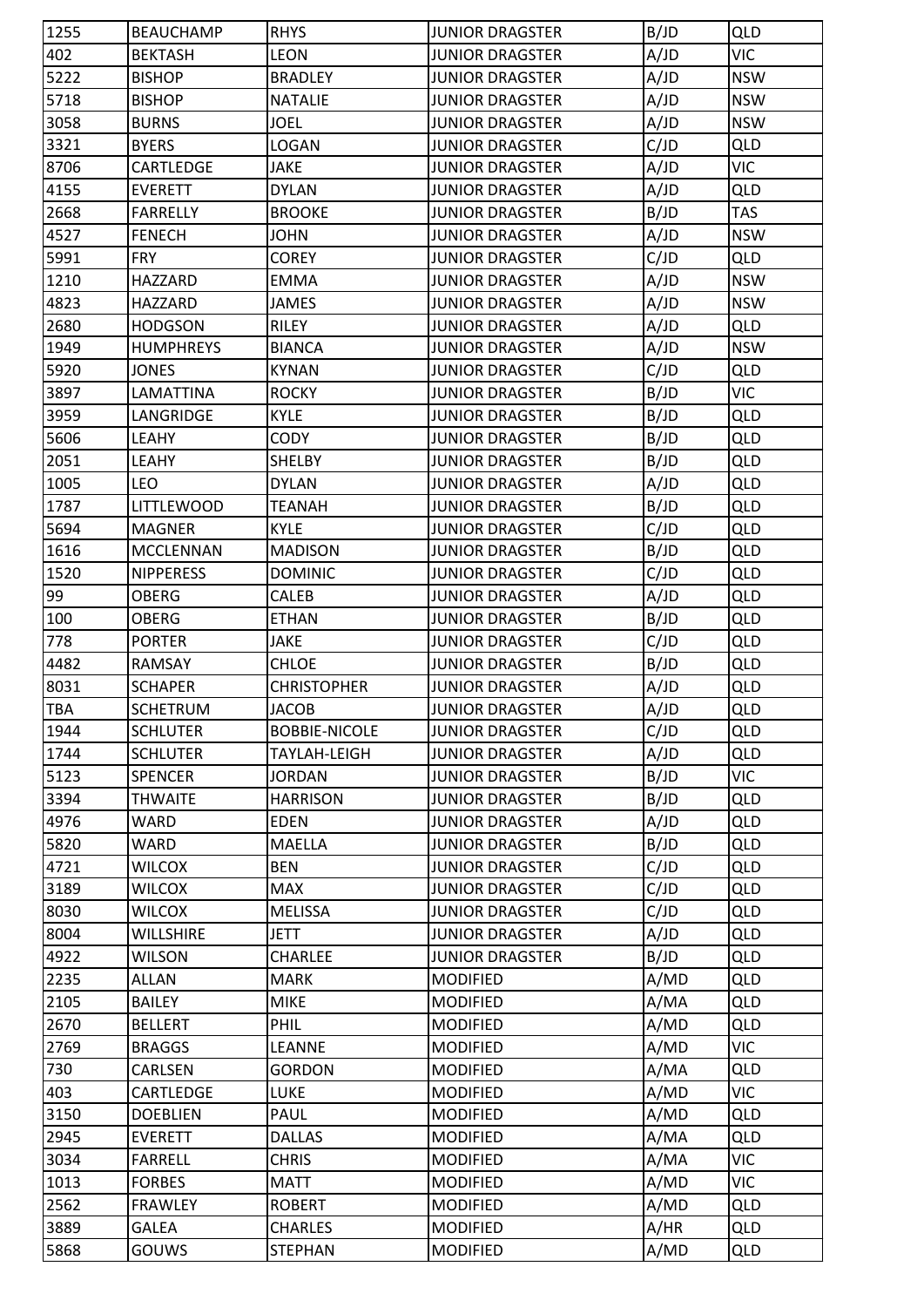| 1130         | <b>HARRINGTON</b>                | <b>ROB</b>          | <b>MODIFIED</b>                              | A/MD         | <b>QLD</b>               |
|--------------|----------------------------------|---------------------|----------------------------------------------|--------------|--------------------------|
| 5540         | <b>HOHN</b>                      | <b>CHRIS</b>        | <b>MODIFIED</b>                              | BB/MD        | <b>QLD</b>               |
| 2546         | <b>HOHN</b>                      | <b>JOHN</b>         | <b>MODIFIED</b>                              | A/MD         | <b>QLD</b>               |
| 4620         | KIDD                             | <b>KELLIE</b>       | <b>MODIFIED</b>                              | A/MD         | <b>QLD</b>               |
| 2083         | LEAHY                            | <b>CHELSEA</b>      | <b>MODIFIED</b>                              | A/MA         | <b>QLD</b>               |
| 1541         | <b>LITTLEWOOD</b>                | TONY                | <b>MODIFIED</b>                              | A/MD         | <b>QLD</b>               |
| 2365         | LOY                              | <b>MATTHEW</b>      | <b>MODIFIED</b>                              | AA/MD        | <b>QLD</b>               |
| 5877         | <b>MCLEOD</b>                    | <b>NEAL</b>         | <b>MODIFIED</b>                              | A/MA         | QLD                      |
| 192          | <b>MILLETT</b>                   | <b>ROBERT</b>       | <b>MODIFIED</b>                              | A/MD         | <b>QLD</b>               |
| 3430         | <b>MORTON</b>                    | <b>KEVIN</b>        | <b>MODIFIED</b>                              | A/MA         | <b>QLD</b>               |
| 3640         | <b>OSBORN</b>                    | <b>MICHELLE</b>     | <b>MODIFIED</b>                              | A/MA         | WA                       |
| 3154         | <b>PIDDINGTON</b>                | <b>JUSTINE</b>      | <b>MODIFIED</b>                              | A/MD         | <b>QLD</b>               |
| 2475         | PIMM                             | <b>ASHLEY</b>       | <b>MODIFIED</b>                              | BB/MA        | <b>QLD</b>               |
| 1204         | <b>PINKSTONE</b>                 | ANDREW              | <b>MODIFIED</b>                              | A/MD         | <b>QLD</b>               |
| 5501         | <b>PRINCI</b>                    | JOE                 | <b>MODIFIED</b>                              | A/MD         | <b>NSW</b>               |
| 3269         | <b>REID</b>                      | <b>CHRIS</b>        | <b>MODIFIED</b>                              | A/HR         | <b>QLD</b>               |
| 5886         | <b>ROBERTSON</b>                 | <b>JAMIE</b>        | <b>MODIFIED</b>                              | A/MA         | <b>NSW</b>               |
| 636          | SANKEY                           | <b>CHRIS</b>        | <b>MODIFIED</b>                              | A/MA         | <b>QLD</b>               |
| 4732         | SARGENT                          | ANDREW              | <b>MODIFIED</b>                              | A/MD         | <b>QLD</b>               |
| 1197         | <b>SCANLON</b>                   | <b>ROD</b>          | <b>MODIFIED</b>                              | A/MA         | <b>QLD</b>               |
| 1388         | <b>STEWART</b>                   | <b>KENNY</b>        | <b>MODIFIED</b>                              | A/MD         | <b>VIC</b>               |
| 5833         | <b>STEWART</b>                   | <b>TIM</b>          | <b>MODIFIED</b>                              | A/MD         | <b>VIC</b>               |
| 5712         | <b>TREMAYNE</b>                  | <b>ROLINIA</b>      | <b>MODIFIED</b>                              | B/MA         | <b>QLD</b>               |
| 481          | <b>TURNER</b>                    | <b>JESS</b>         | <b>MODIFIED</b>                              | A/MD         | <b>VIC</b>               |
| 2461         | <b>USHER</b>                     | <b>NICOLE</b>       | <b>MODIFIED</b>                              | B/MA         | <b>QLD</b>               |
| 4290         | VANDERLINDE                      | <b>JASON</b>        | <b>MODIFIED</b>                              | A/MA         | <b>QLD</b>               |
| 1496         | <b>ADAMS</b>                     | <b>RON</b>          | <b>MODIFIED BIKE</b>                         | A/MB         | <b>NSW</b>               |
| 5697         | <b>ALVISIO</b>                   | <b>BRIAN</b>        | <b>MODIFIED BIKE</b>                         | A/MB         | <b>QLD</b>               |
| 1815         | <b>ANNIS SNR</b>                 | <b>ALAN</b>         | <b>MODIFIED BIKE</b>                         | A/MB         | <b>QLD</b>               |
| 3462         | <b>BAIRD</b>                     | <b>DON</b>          | <b>MODIFIED BIKE</b>                         | A/MB         | <b>NSW</b>               |
| 5981         | <b>BANKS</b>                     | <b>CRAIG</b>        | <b>MODIFIED BIKE</b>                         | C/MB         | <b>QLD</b>               |
| 3257         | <b>BARBELER</b>                  | <b>JESSIE</b>       | <b>MODIFIED BIKE</b>                         | AA/MB        | <b>QLD</b>               |
| 2739         | <b>BEATON</b>                    | <b>MICHAEL</b>      | MODIFIED BIKE                                | B/MB         | <b>QLD</b>               |
| 5456         | <b>BOBBERMIEN</b>                | <b>DALE</b>         | <b>MODIFIED BIKE</b>                         | B/MB         | QLD                      |
| 2529         | <b>COLLIN</b>                    | <b>CHRIS</b>        | <b>MODIFIED BIKE</b>                         | A/MB         | <b>QLD</b>               |
| 1908         | <b>COLLIN</b>                    | <b>KEN</b>          | <b>MODIFIED BIKE</b>                         | A/MB         | <b>QLD</b>               |
| 3876         | <b>COULTAS</b>                   | <b>ROXBEE</b>       | <b>MODIFIED BIKE</b>                         | A/MB         | <b>QLD</b>               |
| 3756         | <b>DAVIS</b>                     | <b>JACOB</b>        | <b>MODIFIED BIKE</b>                         | A/MB         | <b>QLD</b>               |
| 3986         | DE ROO                           | PAUL                | <b>MODIFIED BIKE</b>                         | B/MB         | <b>QLD</b>               |
| 1138         | <b>DUNCAN</b>                    | <b>ANTHONY</b>      | <b>MODIFIED BIKE</b>                         | A/MB         | <b>QLD</b>               |
|              |                                  |                     |                                              |              |                          |
| 4783<br>1724 | <b>EDWARDS</b><br><b>EDWARDS</b> | ACE<br><b>CRAIG</b> | <b>MODIFIED BIKE</b><br><b>MODIFIED BIKE</b> | A/MB<br>A/MB | <b>QLD</b><br><b>QLD</b> |
|              |                                  |                     |                                              |              |                          |
| 1429         | <b>ELLIS</b>                     | <b>KERRY</b>        | <b>MODIFIED BIKE</b>                         | AA/MB        | <b>QLD</b>               |
| 5843         | <b>FINN</b>                      | <b>BRYAN</b>        | <b>MODIFIED BIKE</b>                         | A/MB         | SA                       |
| 3992         | <b>GOLDTHORPE</b>                | <b>TAMMY</b>        | <b>MODIFIED BIKE</b>                         | B/MB         | <b>QLD</b>               |
| 991          | <b>HALPIN</b>                    | <b>MATT</b>         | <b>MODIFIED BIKE</b>                         | C/MB         | QLD                      |
| 213          | <b>HOTKER</b>                    | <b>BRIAN</b>        | <b>MODIFIED BIKE</b>                         | B/MB         | WA                       |
| 2439         | <b>IRELAND</b>                   | <b>JOHNNY</b>       | <b>MODIFIED BIKE</b>                         | A/MB         | <b>VIC</b>               |
| 3976         | <b>JOHNSON</b>                   | <b>PETER</b>        | <b>MODIFIED BIKE</b>                         | A/MB         | <b>QLD</b>               |
| 3021         | <b>KHOURY</b>                    | JOE                 | <b>MODIFIED BIKE</b>                         | A/MB         | <b>NSW</b>               |
| 5980         | KITTLE                           | <b>GARRY</b>        | <b>MODIFIED BIKE</b>                         | B/MB         | <b>QLD</b>               |
| 687          | <b>MALLIS</b>                    | <b>EDGELL</b>       | MODIFIED BIKE                                | B/MB         | <b>VIC</b>               |
| 2377         | <b>MCNAMARA</b>                  | <b>PAUL</b>         | <b>MODIFIED BIKE</b>                         | A/MB         | WA                       |
| 1699         | <b>MUNDEY</b>                    | <b>MICHAEL</b>      | <b>MODIFIED BIKE</b>                         | AA/MB        | <b>QLD</b>               |
| 2830         | <b>PACEY</b>                     | <b>KARL</b>         | <b>MODIFIED BIKE</b>                         | A/MB         | <b>QLD</b>               |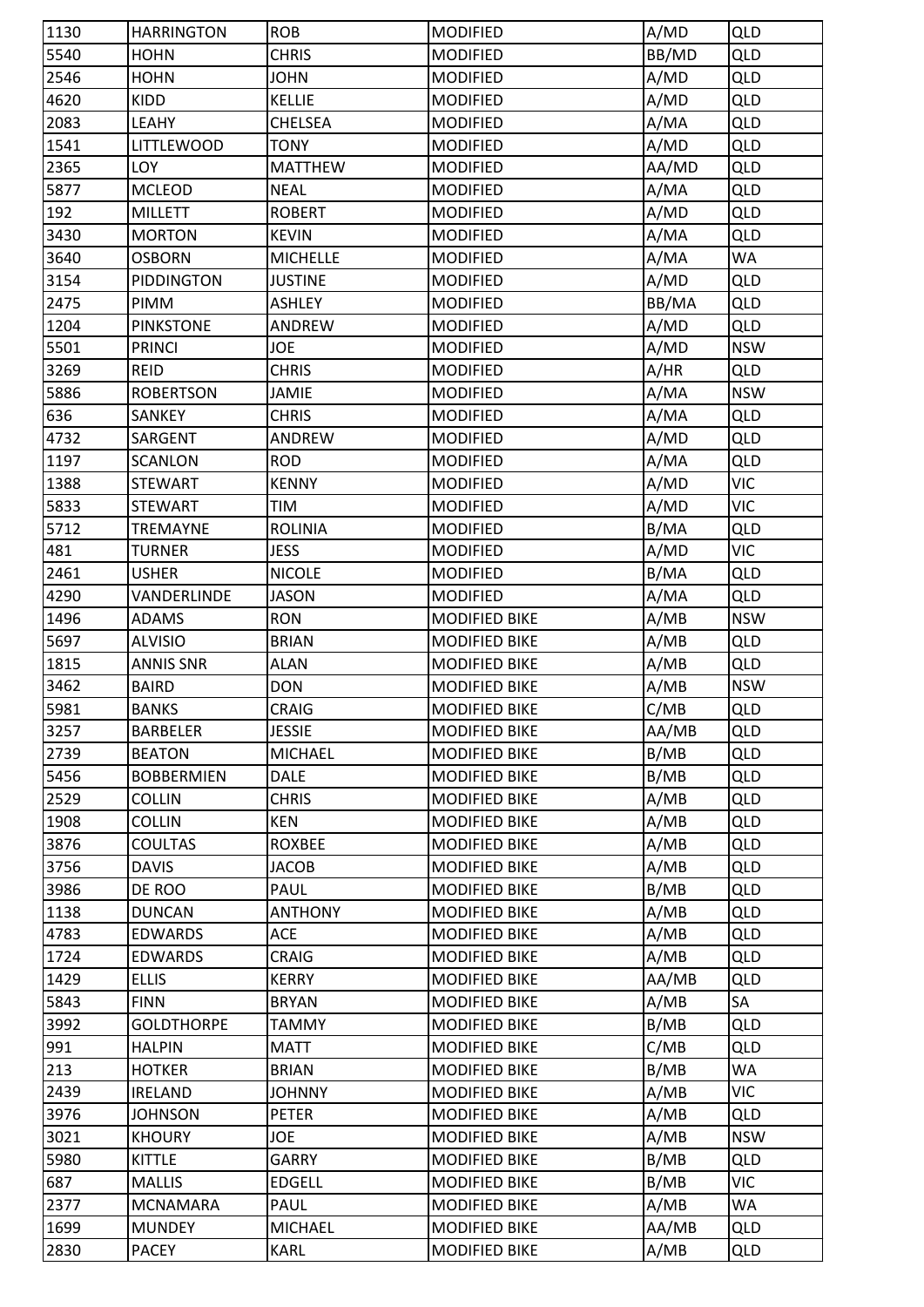| 5850           | <b>PRICE</b>                     | <b>MALCOLM</b>      | <b>MODIFIED BIKE</b>                         | B/MB       | SA                       |
|----------------|----------------------------------|---------------------|----------------------------------------------|------------|--------------------------|
| 2537           | <b>PYKE</b>                      | <b>TONY</b>         | MODIFIED BIKE                                | AA/MB      | <b>TAS</b>               |
| 4019           | <b>READ</b>                      | IAN                 | <b>MODIFIED BIKE</b>                         | A/MB       | WA                       |
| 3994           | <b>RYAN</b>                      | <b>DENIS</b>        | <b>MODIFIED BIKE</b>                         | A/MB       | <b>QLD</b>               |
| 1345           | <b>SEKLI</b>                     | <b>DANIEL</b>       | <b>MODIFIED BIKE</b>                         | B/MB       | <b>QLD</b>               |
| 1398           | SOBOLL                           | SHAUN               | <b>MODIFIED BIKE</b>                         | A/MB       | <b>QLD</b>               |
| 4802           | <b>SPARKS</b>                    | <b>GREG</b>         | <b>MODIFIED BIKE</b>                         | AA/MB      | <b>NSW</b>               |
| 3338           | <b>STEVENS</b>                   | <b>SIMON</b>        | <b>MODIFIED BIKE</b>                         | B/MB       | <b>QLD</b>               |
| 3293           | <b>STONE</b>                     | <b>NATHAN</b>       | <b>MODIFIED BIKE</b>                         | A/MB       | <b>VIC</b>               |
| 1790           | <b>WALKER</b>                    | <b>SHANE</b>        | <b>MODIFIED BIKE</b>                         | A/MB       | <b>TAS</b>               |
| 5879           | <b>WARD</b>                      | <b>MITCHELL</b>     | <b>MODIFIED BIKE</b>                         | B/MB       | <b>QLD</b>               |
| 2467           | <b>WARD</b>                      | <b>REEGAN</b>       | <b>MODIFIED BIKE</b>                         | A/MB       | <b>QLD</b>               |
| 2724           | <b>WHITE</b>                     | PHIL                | <b>MODIFIED BIKE</b>                         | A/MB       | <b>QLD</b>               |
| 1795           | <b>WILLIAMSON</b>                | WARREN (WOGGIE)     | <b>MODIFIED BIKE</b>                         | A/MB       | <b>QLD</b>               |
| $\overline{2}$ | <b>ALLEN</b>                     | <b>MAURICE MOMO</b> | <b>PRO BIKE</b>                              | P/M        | <b>VIC</b>               |
| 1297           | <b>CROWLEY</b>                   | <b>LUKE</b>         | PRO BIKE                                     | P/M        | <b>QLD</b>               |
| 556            | <b>IRELAND</b>                   | <b>LOCKY</b>        | <b>PRO BIKE</b>                              | P/M        | <b>VIC</b>               |
| 3930           | LEARMONTH                        | <b>RYAN</b>         | <b>PRO BIKE</b>                              | P/M        | WA                       |
| 3271           | <b>LEMBERG</b>                   | <b>BRAD</b>         | <b>PRO BIKE</b>                              | P/M        | <b>QLD</b>               |
| 868            | <b>WHITE</b>                     | <b>SCOTT</b>        | <b>PRO BIKE</b>                              | P/M        | <b>NT</b>                |
| 123            | <b>WOOSTER</b>                   | <b>GLENN</b>        | <b>PRO BIKE</b>                              | P/M        | <b>VIC</b>               |
| 2249           | <b>BARBAGALLO</b>                | <b>JOHN</b>         | <b>PRO STOCK</b>                             | <b>PRO</b> | <b>QLD</b>               |
| 401            | <b>BEKTASH</b>                   | <b>LEE</b>          | PRO STOCK                                    | <b>PRO</b> | <b>VIC</b>               |
| 96             | <b>CAVALLO</b>                   | <b>BRUNO</b>        | PRO STOCK                                    | PRO        | <b>VIC</b>               |
| 398            | CAVALLO                          | <b>NINO</b>         | PRO STOCK                                    | <b>PRO</b> | <b>VIC</b>               |
| 600            | <b>HOWELL</b>                    | <b>GRACE</b>        | PRO STOCK                                    | <b>PRO</b> | QLD                      |
| 199            | <b>LEAKE</b>                     | <b>BRUCE</b>        | PRO STOCK                                    | <b>PRO</b> | <b>NSW</b>               |
|                | <b>PERDIKARIS</b>                | <b>BILL</b>         | PRO STOCK                                    | <b>PRO</b> | <b>NSW</b>               |
| 1480<br>4617   | <b>PURSELL</b>                   | <b>BRIAN</b>        | PRO STOCK                                    | <b>PRO</b> | <b>QLD</b>               |
| 2804           |                                  | <b>JODI</b>         |                                              | <b>PRO</b> | WA                       |
| 414            | <b>RACCO</b><br>SPINOZZI         | <b>EMILIO</b>       | PRO STOCK<br><b>PRO STOCK</b>                | <b>PRO</b> | <b>NSW</b>               |
| 1329           | <b>TREMAYNE</b>                  | AARON               |                                              | <b>PRO</b> |                          |
| 3295           |                                  | <b>TYRONNE</b>      | PRO STOCK                                    | <b>PRO</b> | <b>QLD</b><br><b>QLD</b> |
|                | <b>TREMAYNE</b>                  | <b>MICHEAL</b>      | PRO STOCK                                    |            |                          |
| 4961<br>85     | <b>BAGHDADI</b>                  | <b>KELLY</b>        | <b>SUPER COMPACT</b><br><b>SUPER COMPACT</b> | CC/SM      | <b>NSW</b>               |
|                | <b>BETTES</b><br><b>GLASSETT</b> |                     |                                              | CC/SC      | <b>QLD</b><br><b>NSW</b> |
| 3025           |                                  | <b>MALCOLM</b>      | <b>SUPER COMPACT</b>                         | AA/SC      |                          |
| 5412           | <b>GRAHAM</b>                    | <b>BEN</b>          | <b>SUPER COMPACT</b>                         | RR/OM      | <b>QLD</b>               |
| 4037           | <b>HALL</b>                      | <b>CHRISTOPHER</b>  | <b>SUPER COMPACT</b>                         | RR/OM      | QLD                      |
| 1603           | <b>HARVEY</b>                    | <b>RODNEY</b>       | <b>SUPER COMPACT</b>                         | AA/SC      | <b>AUCKLAND</b>          |
| 3560           | <b>JACOBSEN</b>                  | <b>MARK</b>         | <b>SUPER COMPACT</b>                         | AA/SC      | <b>QLD</b>               |
| 2011           | <b>KAJEWSKI</b>                  | ARCHIE              | <b>SUPER COMPACT</b>                         | BB/SC      | <b>QLD</b>               |
| 1203           | <b>KARPATHIOS</b>                | PHILLIP             | <b>SUPER COMPACT</b>                         | CC/SM      | <b>NSW</b>               |
| 1020           | <b>KEHL</b>                      | <b>DARREN</b>       | <b>SUPER COMPACT</b>                         | BB/SC      | <b>QLD</b>               |
| 1777           | <b>LISLE</b>                     | <b>MATT</b>         | <b>SUPER COMPACT</b>                         | AA/OM      | <b>NSW</b>               |
| 1739           | <b>MORGAN</b>                    | <b>BRETT</b>        | <b>SUPER COMPACT</b>                         | AA/SM      | <b>QLD</b>               |
| 770            | <b>PORTER</b>                    | <b>SCOTT</b>        | <b>SUPER COMPACT</b>                         | AA/SC      | QLD                      |
| 1769           | <b>RIGOLI</b>                    | <b>DOMENIC</b>      | <b>SUPER COMPACT</b>                         | CC/SC      | <b>NSW</b>               |
| 2929           | SIGNORELLI                       | JOE                 | <b>SUPER COMPACT</b>                         | AA/SC      | <b>NSW</b>               |
| 1260           | <b>TAIT</b>                      | <b>CHRIS</b>        | <b>SUPER COMPACT</b>                         | CC/SC      | <b>QLD</b>               |
| 2101           | <b>WILLSHIRE</b>                 | <b>COLLIN</b>       | <b>SUPER COMPACT</b>                         | CC/SC      | <b>QLD</b>               |
| 5995           | <b>BARRON</b>                    | <b>PATRICK</b>      | <b>SUPER GAS</b>                             | S/G        | <b>QLD</b>               |
| 2661           | <b>BOYDE</b>                     | <b>LOUGHLIN</b>     | <b>SUPER GAS</b>                             | S/G        | <b>QLD</b>               |
| 1804           | <b>BULL</b>                      | WARREN              | <b>SUPER GAS</b>                             | S/G        | <b>VIC</b>               |
| 183            | <b>CLARKE</b>                    | <b>GARY</b>         | <b>SUPER GAS</b>                             | S/G        | <b>QLD</b>               |
| 2527           | <b>CULMONE</b>                   | JAKE                | <b>SUPER GAS</b>                             | S/G        | <b>NSW</b>               |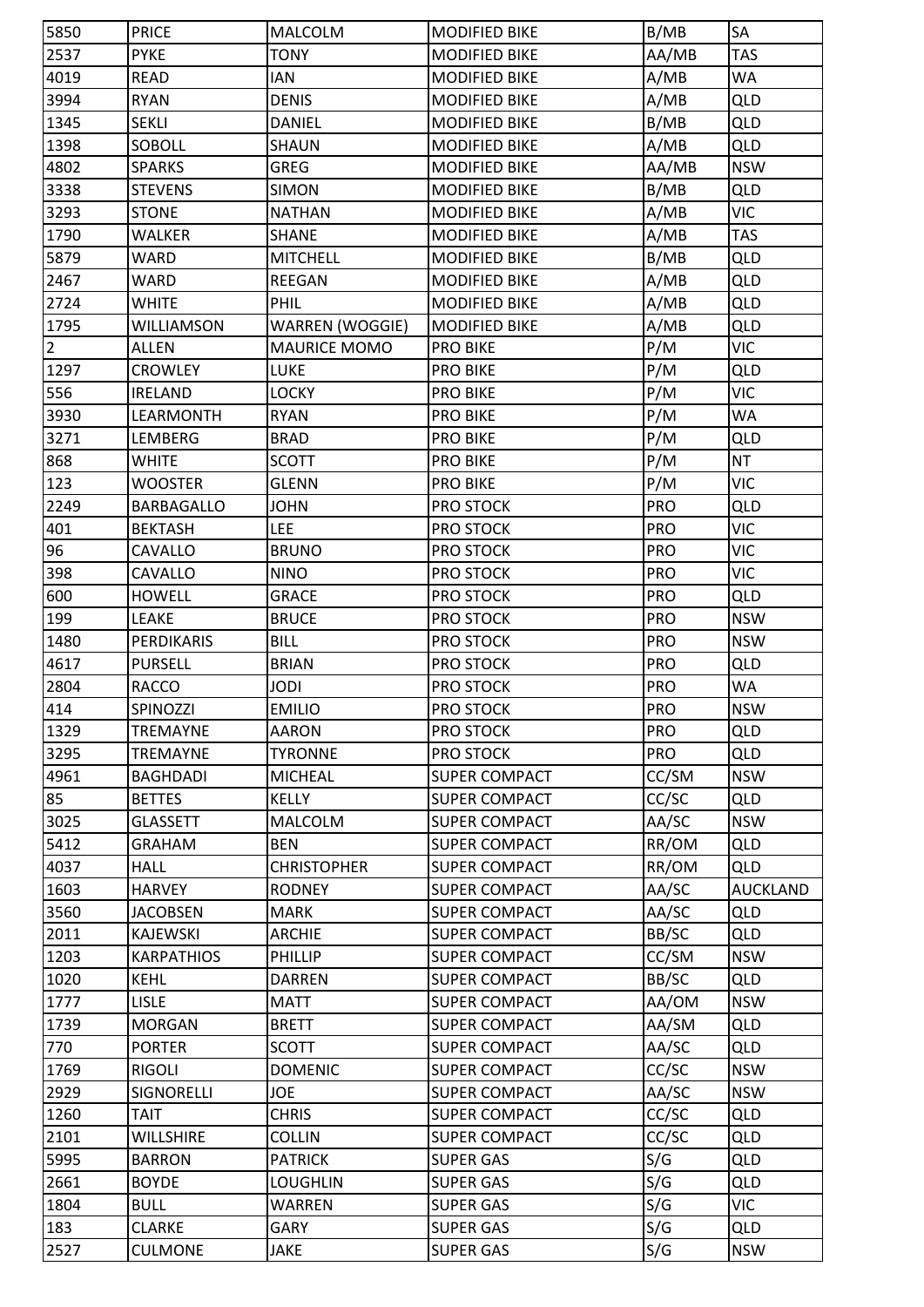| 2014         | <b>DEROSE</b>     | <b>MICHAEL</b>     | <b>SUPER GAS</b>   | S/G          | SA         |
|--------------|-------------------|--------------------|--------------------|--------------|------------|
| $\mathbf{1}$ | <b>FORBES</b>     | <b>MATT</b>        | <b>SUPER GAS</b>   | S/G          | <b>VIC</b> |
| 787          | <b>GAULDIE</b>    | <b>DAVID</b>       | <b>SUPER GAS</b>   | S/G          | <b>QLD</b> |
| 696          | <b>GRIFFIN</b>    | <b>COLIN</b>       | <b>SUPER GAS</b>   | S/G          | <b>VIC</b> |
| 5596         | <b>HARM</b>       | <b>CHRISTOPHER</b> | <b>SUPER GAS</b>   | S/G          | <b>QLD</b> |
| 1136         | <b>ISHERWOOD</b>  | <b>SIMON</b>       | <b>SUPER GAS</b>   | S/G          | <b>QLD</b> |
| 1718         | <b>LIGHTOWLER</b> | <b>NAOMI</b>       | <b>SUPER GAS</b>   | S/G          | <b>NSW</b> |
| 404          | <b>MOORE</b>      | <b>BARRY</b>       | <b>SUPER GAS</b>   | S/G          | <b>QLD</b> |
| 2516         | <b>ODWYER</b>     | <b>DALE</b>        | <b>SUPER GAS</b>   | S/G          | <b>QLD</b> |
| 1188         | PANETTA           | <b>ANTHONY</b>     | <b>SUPER GAS</b>   | S/G          | <b>NSW</b> |
| 89           | <b>SPENCER</b>    | <b>GRAEME</b>      | <b>SUPER GAS</b>   | S/G          | VIC        |
| 5765         | <b>ALDER</b>      | <b>SCOTT</b>       | <b>SUPER SEDAN</b> | SS/BB        | <b>QLD</b> |
| 2490         | <b>ANDREWS</b>    | <b>JOHNNY</b>      | <b>SUPER SEDAN</b> | SS/A         | <b>QLD</b> |
| 2686         | <b>ATTARD</b>     | CHARLIE            | <b>SUPER SEDAN</b> | SS/A         | <b>NSW</b> |
| 2941         | <b>BAKER</b>      | <b>SHANE</b>       | <b>SUPER SEDAN</b> | SS/AA        | <b>QLD</b> |
| 3684         | <b>BARNES</b>     | <b>JAMES</b>       | <b>SUPER SEDAN</b> | SS/A         | <b>NSW</b> |
| 3090         | <b>BECKINGHAM</b> | <b>JOHN</b>        | <b>SUPER SEDAN</b> | SS/A         | <b>NSW</b> |
| 5618         | <b>BIONDO</b>     | <b>FRANK</b>       | <b>SUPER SEDAN</b> | SS/AA        | <b>QLD</b> |
| 611          | <b>BOGAART</b>    | <b>FRANK</b>       | <b>SUPER SEDAN</b> | SS/A         | <b>QLD</b> |
| 551          | <b>BOSKOVICH</b>  | <b>JOSH</b>        | <b>SUPER SEDAN</b> | SS/AA        | <b>NSW</b> |
| 5037         | <b>BOYD</b>       | <b>COLIN</b>       | <b>SUPER SEDAN</b> | SS/A         | <b>NSW</b> |
| 3674         | <b>BOYLE</b>      | LEIGH              | <b>SUPER SEDAN</b> | SS/A         | <b>QLD</b> |
| 2999         | <b>CARPENTER</b>  | <b>MAX</b>         | <b>SUPER SEDAN</b> | SS/A         | <b>QLD</b> |
| 3012         | <b>CAZZOLA</b>    | <b>FRANCO</b>      | <b>SUPER SEDAN</b> | SS/A         | <b>QLD</b> |
| 59           | <b>CHAPMAN</b>    | <b>ROBERT</b>      | <b>SUPER SEDAN</b> | SS/A         | <b>NSW</b> |
| 3054         | CONSTANTINOU      | <b>ANDREW</b>      | <b>SUPER SEDAN</b> | SS/A         | <b>NSW</b> |
| 4703         | <b>COOK</b>       | <b>MICHAEL</b>     | <b>SUPER SEDAN</b> | SS/A         | <b>NSW</b> |
| 1101         | <b>DILLEY</b>     | PAUL               | <b>SUPER SEDAN</b> | SS/A         | QLD        |
| 3150         | <b>DOEBLIEN</b>   | PAUL               | <b>SUPER SEDAN</b> | SS/A         | <b>QLD</b> |
| 1176         | <b>DUNCOMBE</b>   | <b>DAVID</b>       | <b>SUPER SEDAN</b> | SS/A         | <b>QLD</b> |
| 2566         | <b>EDYVANE</b>    | <b>BRENDAN</b>     | <b>SUPER SEDAN</b> | SS/A         | <b>QLD</b> |
| 4117         | <b>EVERDING</b>   | ANDREW             | <b>SUPER SEDAN</b> | SS/A         | <b>QLD</b> |
| 3701         | <b>FAIRFULL</b>   | <b>RAY</b>         | <b>SUPER SEDAN</b> | SS/BB        | <b>NSW</b> |
| 1014         | <b>FARRER</b>     | <b>ALLAN</b>       | <b>SUPER SEDAN</b> |              | <b>QLD</b> |
| 699          | <b>FOREMAN</b>    | <b>DAVID</b>       | <b>SUPER SEDAN</b> | SS/A<br>SS/A | <b>QLD</b> |
| 3971         | <b>GAMBLE</b>     | <b>MICK</b>        | <b>SUPER SEDAN</b> | SS/AA        | <b>NSW</b> |
|              |                   |                    | <b>SUPER SEDAN</b> |              | <b>ACT</b> |
| 1278         | <b>GEORGIS</b>    | LEO                |                    | SS/A         |            |
| 5699         | <b>GOODWIN</b>    | JAY                | <b>SUPER SEDAN</b> | SS/AA        | <b>QLD</b> |
| 1781         | <b>GOURLEY</b>    | <b>KAYLENE</b>     | <b>SUPER SEDAN</b> | SS/AA        | <b>QLD</b> |
| 2115         | <b>GRIFFIN</b>    | <b>STEPHEN</b>     | <b>SUPER SEDAN</b> | SS/A         | <b>VIC</b> |
| 1577         | <b>GRIMSEY</b>    | <b>ALLAN</b>       | <b>SUPER SEDAN</b> | SS/A         | <b>QLD</b> |
| 2799         | <b>HAMMOND</b>    | <b>BRIAN</b>       | <b>SUPER SEDAN</b> | SS/A         | <b>QLD</b> |
| 62           | <b>HEIT</b>       | <b>CHRIS</b>       | <b>SUPER SEDAN</b> | SS/AA        | <b>QLD</b> |
| 5525         | HEIT              | WAYNE              | <b>SUPER SEDAN</b> | SS/A         | <b>QLD</b> |
| 1023         | <b>HORTON</b>     | <b>GREG</b>        | <b>SUPER SEDAN</b> | SS/A         | <b>QLD</b> |
| 3419         | <b>HORVAT</b>     | <b>STEVE</b>       | <b>SUPER SEDAN</b> | SS/A         | <b>NSW</b> |
| 5200         | <b>JONES</b>      | <b>STEVE</b>       | <b>SUPER SEDAN</b> | SS/A         | <b>QLD</b> |
| 2250         | <b>KAHLER</b>     | JIM                | <b>SUPER SEDAN</b> | SS/A         | QLD        |
| $\mathbf{1}$ | <b>KAPIRIS</b>    | <b>JOHN</b>        | <b>SUPER SEDAN</b> | SS/A         | SA         |
| 2181         | LANGE             | ANDREW             | <b>SUPER SEDAN</b> | SS/AA        | <b>QLD</b> |
| 312          | LANGRIDGE         | <b>KEVIN</b>       | <b>SUPER SEDAN</b> | SS/A         | <b>QLD</b> |
| 2567         | <b>LIST</b>       | <b>DANIEL</b>      | <b>SUPER SEDAN</b> | SS/A         | <b>QLD</b> |
| 2335         | <b>LIST</b>       | GAVIN              | <b>SUPER SEDAN</b> | SS/AA        | <b>QLD</b> |
| 3156         | <b>MATHEW</b>     | <b>BRETT</b>       | <b>SUPER SEDAN</b> | SS/A         | SA         |
| 87           | <b>MCCALLUM</b>   | EARL               | <b>SUPER SEDAN</b> | SS/A         | QLD        |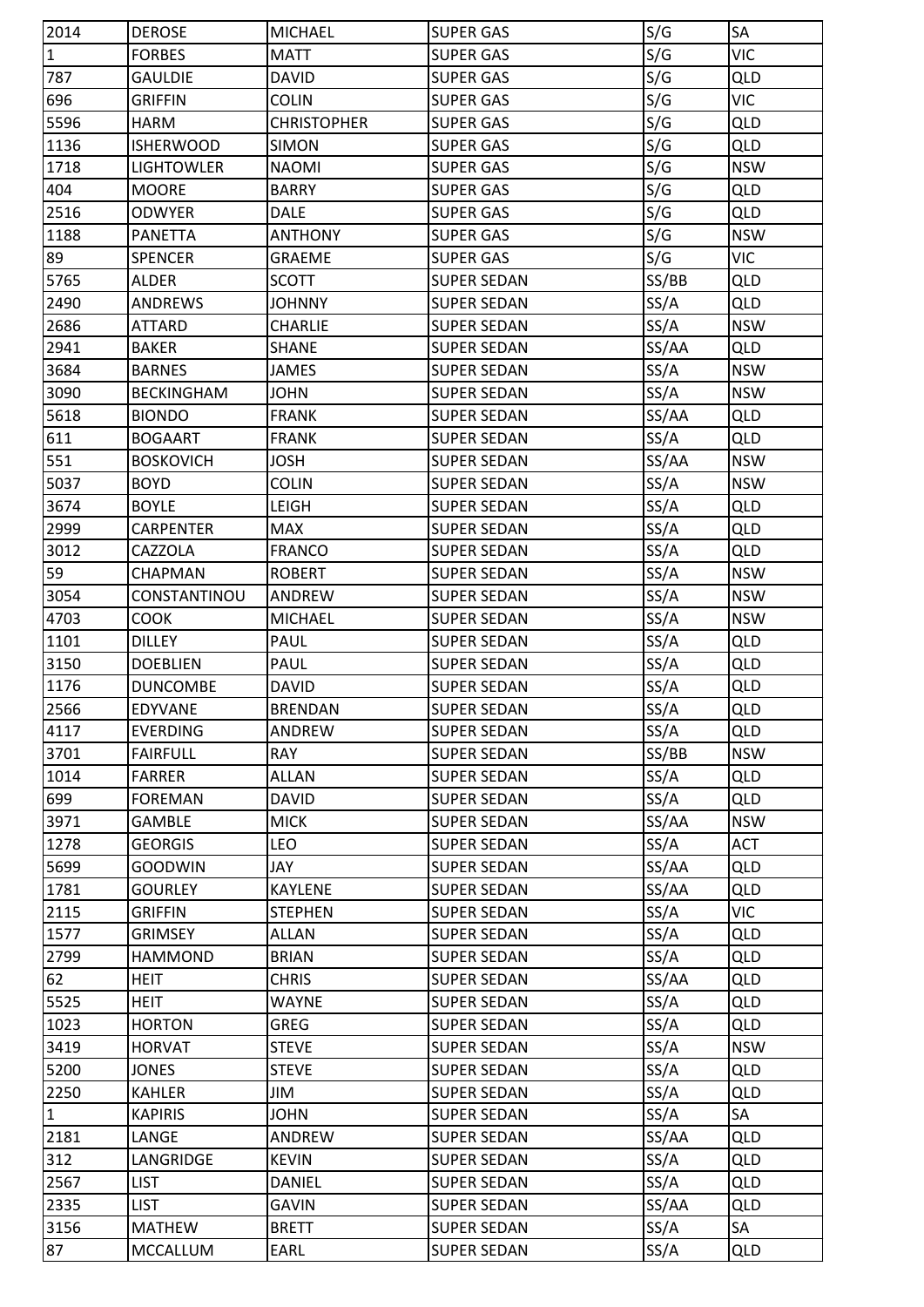| 1143 | <b>MCKENZIE</b>      | <b>STEVE</b>       | <b>SUPER SEDAN</b>  | SS/AA        | QLD        |
|------|----------------------|--------------------|---------------------|--------------|------------|
| 3442 | <b>MORRIS</b>        | <b>DAMIEN</b>      | <b>SUPER SEDAN</b>  | SS/A         | <b>QLD</b> |
| 3908 | <b>NEUCOM</b>        | AARON              | <b>SUPER SEDAN</b>  | SS/A         | <b>QLD</b> |
| 3190 | <b>OSULLIVAN</b>     | JAMES              | <b>SUPER SEDAN</b>  | SS/A         | <b>QLD</b> |
| 5714 | <b>PARISOTTO</b>     | <b>ADRIAN</b>      | <b>SUPER SEDAN</b>  | SS/A         | <b>QLD</b> |
| 1953 | <b>PARISOTTO</b>     | DANIEL             | <b>SUPER SEDAN</b>  | SS/A         | <b>QLD</b> |
| 2215 | <b>PIOTTO</b>        | <b>JOHN</b>        | <b>SUPER SEDAN</b>  | SS/A         | <b>QLD</b> |
| 2029 | <b>PUKIS</b>         | JUDY               | <b>SUPER SEDAN</b>  | SS/A         | <b>QLD</b> |
| 1360 | <b>PUKIS</b>         | <b>MANDY</b>       | <b>SUPER SEDAN</b>  | SS/A         | <b>QLD</b> |
| 5863 | RAMSAY               | <b>BEN</b>         | <b>SUPER SEDAN</b>  | SS/A         | <b>QLD</b> |
| 3888 | <b>ROGERS</b>        | <b>TONY</b>        | <b>SUPER SEDAN</b>  | SS/A         | <b>QLD</b> |
| 5007 | SALIBA               | ANDREW             | <b>SUPER SEDAN</b>  | SS/A         | SA         |
| 2576 | <b>SCHAPER</b>       | <b>MICHAEL</b>     | <b>SUPER SEDAN</b>  | SS/A         | <b>QLD</b> |
| 4707 | <b>SCHWARZ</b>       | <b>KAINE</b>       | <b>SUPER SEDAN</b>  | SS/AA        | <b>QLD</b> |
| 5015 | SHERRARD             | <b>ERIC</b>        | <b>SUPER SEDAN</b>  | SS/A         | <b>QLD</b> |
| 4232 | <b>SMITH</b>         | GARY               | <b>SUPER SEDAN</b>  | SS/AA        | <b>QLD</b> |
| 4691 | <b>SMITH</b>         | <b>MARK</b>        | <b>SUPER SEDAN</b>  | SS/AA        | <b>QLD</b> |
| 3148 | <b>SMITH</b>         | <b>NOEL</b>        | <b>SUPER SEDAN</b>  | SS/A         | <b>QLD</b> |
| 2833 | SOLOMON              | <b>ADAM</b>        | <b>SUPER SEDAN</b>  | SS/A         | <b>QLD</b> |
| 409  | <b>TAYLOR</b>        | CARL               | <b>SUPER SEDAN</b>  | SS/AA        | <b>NSW</b> |
| 4506 | <b>THOMPSON</b>      | TANYA              | <b>SUPER SEDAN</b>  | SS/AA        | QLD        |
| 4948 | <b>THOMSON</b>       | <b>ASHLEY</b>      | <b>SUPER SEDAN</b>  | SS/AA        | QLD        |
| 3654 | <b>TIPOUIKIDIS</b>   | <b>GEORGE</b>      | <b>SUPER SEDAN</b>  | SS/A         | SA         |
| 5143 | <b>TURIC</b>         | VLADO              | <b>SUPER SEDAN</b>  | SS/A         |            |
| 4309 | WARD                 | <b>CHRISTOPHER</b> | <b>SUPER SEDAN</b>  | SS/A         | <b>QLD</b> |
| 2084 | <b>WHITBOURNE</b>    | <b>PETE</b>        | <b>SUPER SEDAN</b>  | SS/A         | <b>QLD</b> |
| 1546 | <b>WHYATT</b>        | <b>ANTHONY</b>     | <b>SUPER SEDAN</b>  | SS/A         | <b>QLD</b> |
| 3086 | <b>WOODS</b>         | <b>ALLAN</b>       | <b>SUPER SEDAN</b>  | SS/A         | <b>QLD</b> |
| 2764 | YANKO                | <b>DAVID</b>       | <b>SUPER SEDAN</b>  | SS/A         | <b>VIC</b> |
| 1376 | YOULTEN              | <b>PHIL</b>        | <b>SUPER SEDAN</b>  | SS/A         | <b>QLD</b> |
| 1088 | <b>BEAUCHAMP</b>     | <b>PAUL</b>        | <b>SUPER STOCK</b>  | C/APA        | <b>QLD</b> |
| 4689 | <b>COOK</b>          | <b>JUSTIN</b>      | <b>SUPER STOCK</b>  | DD/APIA      | <b>QLD</b> |
| 1878 | <b>DIMITROPOULOS</b> | <b>TOM</b>         | <b>SUPER STOCK</b>  | A/MS         | SA         |
| 3461 | <b>FARDELLA</b>      | KIM                | <b>SUPER STOCK</b>  | D/G          | <b>WA</b>  |
| 835  | <b>GALEA</b>         | <b>JOHN</b>        | <b>SUPER STOCK</b>  | A/AP         | <b>QLD</b> |
| 1509 | <b>GEORGE</b>        | <b>CLINT</b>       | <b>SUPER STOCK</b>  | B/APA        | <b>NSW</b> |
| 2060 | <b>GLOVER</b>        | <b>BRETT</b>       | <b>SUPER STOCK</b>  | <b>RRAPI</b> | WA         |
| 308  | <b>IOANNIDIS</b>     | JIM                | <b>SUPER STOCK</b>  | B/MSA        | SA         |
| 771  | <b>KIPRIOS</b>       | SAM                | <b>SUPER STOCK</b>  | DD/GA        | <b>QLD</b> |
| 3456 | <b>MCMAHON</b>       | <b>DEAN</b>        | <b>SUPER STOCK</b>  | A/MPA        | <b>QLD</b> |
| 291  | <b>MOORE</b>         | <b>RODNEY</b>      | <b>SUPER STOCK</b>  | DD/GA        | <b>QLD</b> |
| 5099 | <b>MORAN</b>         | WADE               | <b>SUPER STOCK</b>  | A/APA        | <b>QLD</b> |
| 1419 | <b>NORMAN</b>        | <b>STEVE</b>       | <b>SUPER STOCK</b>  | C/APA        | SA         |
| 3605 | <b>NUNN</b>          | <b>ROB</b>         | <b>SUPER STOCK</b>  | B/AP         | <b>QLD</b> |
| 2396 | <b>OCONNOR</b>       | <b>TONY</b>        | <b>SUPER STOCK</b>  | C/MPA        | <b>QLD</b> |
| 3318 | <b>PAYNE</b>         | JASON              | <b>SUPER STOCK</b>  | DD/APIA      | <b>QLD</b> |
| 2131 | <b>PULLEN</b>        | <b>JODANNA</b>     | <b>SUPER STOCK</b>  | B/APA        | <b>QLD</b> |
| 477  | <b>SCHLUTER</b>      | JAI                | <b>SUPER STOCK</b>  | H/MP         | <b>QLD</b> |
| 1257 | <b>SEARLE</b>        | ANDREW             | <b>SUPER STOCK</b>  | AM/PA        | <b>QLD</b> |
| 2709 | SOLEIMAN             | <b>FRED</b>        | <b>SUPER STOCK</b>  | D/GA         | <b>NSW</b> |
| 804  | <b>STIVALA</b>       | <b>FRANK</b>       | <b>SUPER STOCK</b>  | C/AP         | <b>NSW</b> |
| 148  | <b>SUGARS</b>        | <b>MARK</b>        | <b>SUPER STOCK</b>  | A/MPA        | <b>QLD</b> |
| 3356 | WARDLE               | GREG               | <b>SUPER STOCK</b>  | D/GA         | <b>QLD</b> |
| 5561 | <b>ALLEN</b>         | JAY                | <b>SUPER STREET</b> | S/ST         | <b>QLD</b> |
| 1268 | ARMSTRONG            | PHILIP             | <b>SUPER STREET</b> | S/ST         | <b>NSW</b> |
|      |                      |                    |                     |              |            |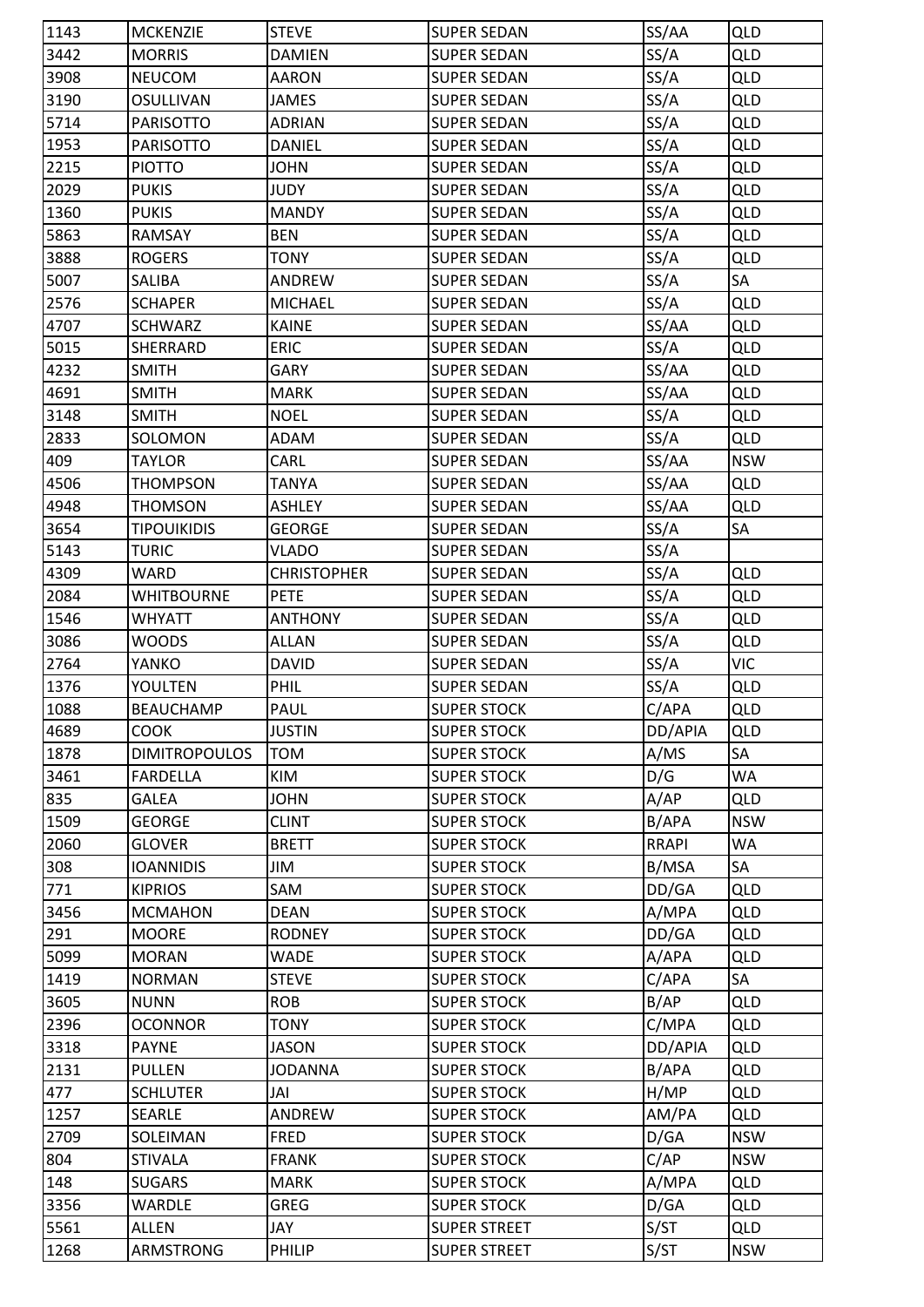| 4420 | <b>BALL</b>       | <b>SIMON</b>     | <b>SUPER STREET</b>  | S/ST | <b>NSW</b> |
|------|-------------------|------------------|----------------------|------|------------|
| 4536 | <b>BAUER</b>      | <b>MITCHELL</b>  | <b>SUPER STREET</b>  | S/ST | <b>QLD</b> |
| 3575 | <b>CLARK</b>      | <b>BEN</b>       | <b>SUPER STREET</b>  | S/ST | <b>NSW</b> |
| 5233 | <b>CLEMENTE</b>   | <b>ENZO</b>      | <b>SUPER STREET</b>  | S/ST | SA         |
| 2390 | <b>DOEBLIEN</b>   | <b>NICOLE</b>    | <b>SUPER STREET</b>  | S/ST | <b>QLD</b> |
| 5675 | <b>DREYER</b>     | <b>BEN</b>       | <b>SUPER STREET</b>  | S/ST | <b>QLD</b> |
| 3996 | <b>EVANS</b>      | <b>TERRY</b>     | <b>SUPER STREET</b>  | S/ST | <b>QLD</b> |
| 1154 | <b>FLETCHER</b>   | <b>JOSH</b>      | <b>SUPER STREET</b>  | S/ST | QLD        |
| 1758 | <b>FREEMAN</b>    | <b>DARYL</b>     | <b>SUPER STREET</b>  | S/ST | <b>QLD</b> |
| 5151 | <b>GEORGIS</b>    | <b>PARRY</b>     | <b>SUPER STREET</b>  | S/ST | <b>QLD</b> |
| 1482 | <b>GORMAN</b>     | <b>DEAN</b>      | <b>SUPER STREET</b>  | S/ST | <b>QLD</b> |
| 2111 | <b>GRADING</b>    | CARL             | <b>SUPER STREET</b>  | S/ST | <b>QLD</b> |
| 1644 | <b>GRADING</b>    | <b>CURTIS</b>    | <b>SUPER STREET</b>  | S/ST | <b>QLD</b> |
| 4057 | <b>HARRIS</b>     | <b>HARRY</b>     | <b>SUPER STREET</b>  | S/ST | SA         |
| 1090 | <b>HEFFLER</b>    | <b>NEVILLE</b>   | <b>SUPER STREET</b>  | S/ST | <b>QLD</b> |
| 1642 | <b>HERTSCH</b>    | <b>MARK</b>      | <b>SUPER STREET</b>  | S/ST | <b>QLD</b> |
| 4282 | <b>HOLZ</b>       | <b>ANGELA</b>    | <b>SUPER STREET</b>  | S/ST | <b>QLD</b> |
| 4238 | <b>HOLZ</b>       | <b>LUCAS</b>     | <b>SUPER STREET</b>  | S/ST | <b>QLD</b> |
| 2381 | <b>HUTCHEN</b>    | <b>ALLAN</b>     | <b>SUPER STREET</b>  | S/ST | <b>QLD</b> |
| 3334 | <b>HUTTON</b>     | TROY             | <b>SUPER STREET</b>  | S/ST | <b>QLD</b> |
| 3936 | KAARSBERG         | <b>CHRIS</b>     | <b>SUPER STREET</b>  | S/ST | <b>QLD</b> |
| 4460 | KAARSBERG         | <b>JAKE</b>      | <b>SUPER STREET</b>  | S/ST | <b>QLD</b> |
| 3471 | <b>KAPIRIS</b>    | <b>JOHN</b>      | <b>SUPER STREET</b>  | S/ST | SA         |
| 1025 | <b>KERR</b>       | <b>JOHN</b>      | <b>SUPER STREET</b>  | S/ST | <b>NSW</b> |
| 3163 | <b>KILMISTER</b>  | <b>CHRISTINE</b> | <b>SUPER STREET</b>  | S/ST | QLD        |
| 4725 | <b>LIST</b>       | <b>REBEKKA</b>   | <b>SUPER STREET</b>  | S/ST | <b>QLD</b> |
| 4574 | LORD              | <b>ROD</b>       | <b>SUPER STREET</b>  | S/ST | QLD        |
| 3555 | <b>MARKHAM</b>    | <b>BEN</b>       | <b>SUPER STREET</b>  | S/ST | <b>QLD</b> |
| 5126 | <b>MASON</b>      | <b>KANE</b>      | <b>SUPER STREET</b>  | S/ST | <b>QLD</b> |
| 2964 | <b>MCGLINN</b>    | <b>DAVID</b>     | <b>SUPER STREET</b>  | S/ST | <b>NSW</b> |
| 2224 | <b>MCILVEEN</b>   | <b>BRETT</b>     | <b>SUPER STREET</b>  | S/ST | <b>QLD</b> |
| 2212 | <b>MOLLER</b>     | <b>DAVID</b>     | <b>SUPER STREET</b>  | S/ST | <b>QLD</b> |
| 5729 | <b>MONTGOMERY</b> | <b>SCOTT</b>     | <b>SUPER STREET</b>  | S/ST | <b>NSW</b> |
| 2707 | <b>MOSS</b>       | KEN              | <b>SUPER STREET</b>  | S/ST | <b>QLD</b> |
| 3322 | <b>NOTARAS</b>    | <b>JAMES</b>     | <b>SUPER STREET</b>  | S/ST | <b>QLD</b> |
| 3023 | <b>OLSEN</b>      | <b>DAVID</b>     | <b>SUPER STREET</b>  | S/ST | <b>QLD</b> |
| 2208 | PEACHEY           | <b>MICHAEL</b>   | <b>SUPER STREET</b>  | S/ST | <b>QLD</b> |
| 2550 | <b>PHILLIPS</b>   | <b>MARK</b>      | <b>SUPER STREET</b>  | S/ST | <b>NSW</b> |
| 2703 | <b>PRICE</b>      | <b>ROB</b>       | <b>SUPER STREET</b>  | S/ST | <b>QLD</b> |
| 5862 | <b>ROSE</b>       | <b>NATHAN</b>    | <b>SUPER STREET</b>  | S/ST | <b>QLD</b> |
| 303  | <b>ROSS</b>       | <b>RAY</b>       | <b>SUPER STREET</b>  | S/ST | <b>QLD</b> |
| 1967 | <b>ROSSOW</b>     | <b>MARK</b>      | <b>SUPER STREET</b>  | S/ST | <b>QLD</b> |
| 599  | <b>SPICAK</b>     | <b>HENRY</b>     | <b>SUPER STREET</b>  | S/ST | <b>NSW</b> |
| 4700 | <b>STATHIS</b>    | ANDREW           | <b>SUPER STREET</b>  | S/ST | <b>QLD</b> |
| 3088 | <b>STICKLEN</b>   | <b>RUSSELL</b>   | <b>SUPER STREET</b>  | S/ST | <b>QLD</b> |
| 1817 | <b>TANNER</b>     | <b>KYLIE</b>     | <b>SUPER STREET</b>  | S/ST | SA         |
| 4448 | <b>THOMSON</b>    | <b>CHRISTINE</b> | <b>SUPER STREET</b>  | S/ST | <b>QLD</b> |
| 1582 | <b>TSCHUTURA</b>  | <b>NEIL</b>      | <b>SUPER STREET</b>  | S/ST | <b>QLD</b> |
| 2136 | VAN DER VEGTE     | <b>RIK</b>       | <b>SUPER STREET</b>  | S/ST | <b>QLD</b> |
| 1036 | <b>WARDLE</b>     | <b>GLEN</b>      | <b>SUPER STREET</b>  | S/ST | <b>QLD</b> |
| 6207 | <b>WILLIAMS</b>   | CRAIG            | <b>SUPER STREET</b>  | S/ST | <b>QLD</b> |
| 3080 | <b>WINTERBURN</b> | <b>ROBERT</b>    | <b>SUPER STREET</b>  | S/ST | <b>QLD</b> |
| 1675 | ANDERSON          | PAUL             | SUPERCHARGED OUTLAWS | SC/S | QLD        |
| 1141 | <b>BAZARNIK</b>   | <b>DARREN</b>    | SUPERCHARGED OUTLAWS | SC/O | <b>QLD</b> |
| 4715 | <b>BRUNNER</b>    | <b>JOHN</b>      | SUPERCHARGED OUTLAWS | SC/S | <b>VIC</b> |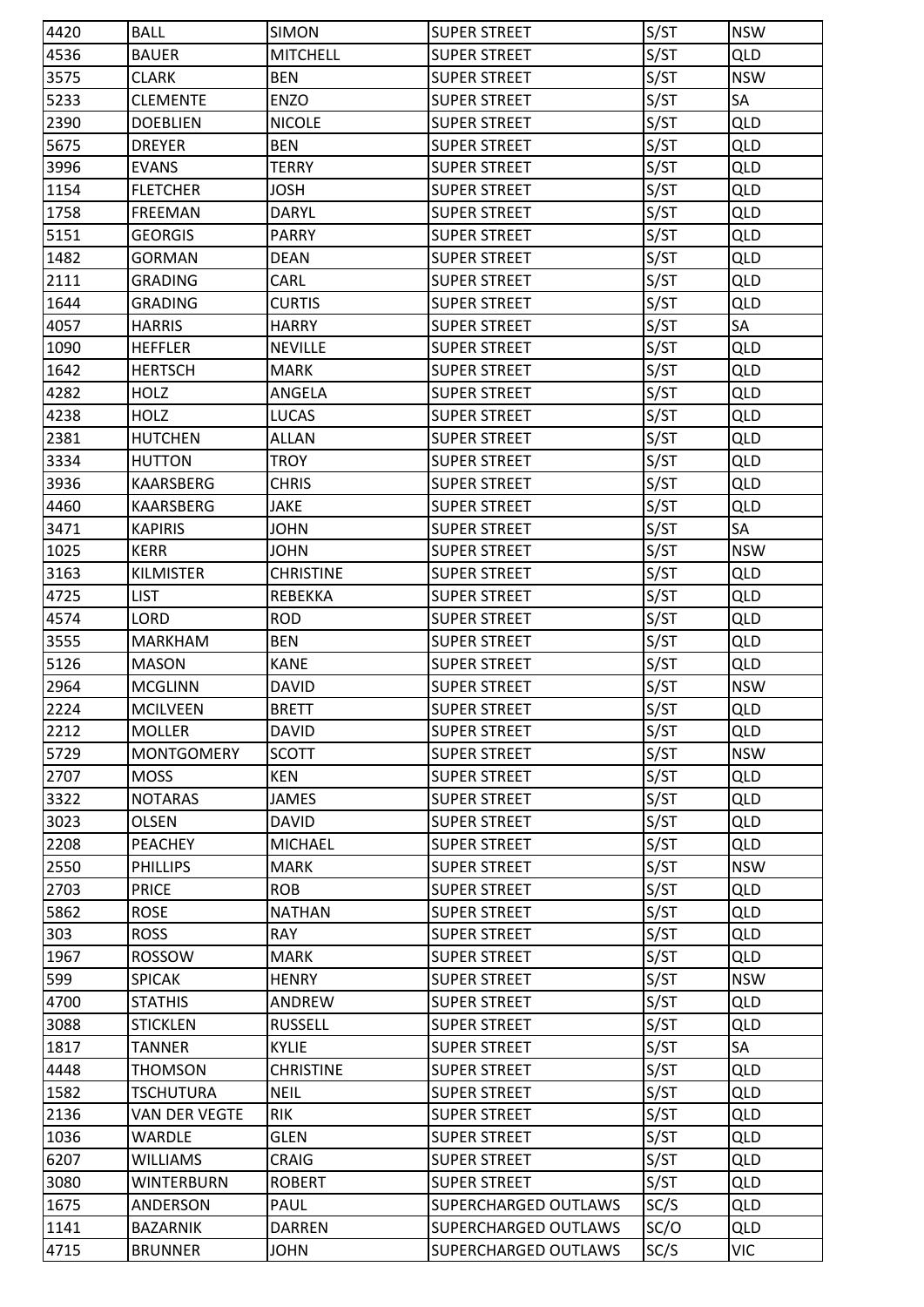| 2921         | <b>CASWELL</b>    | TIM              | SUPERCHARGED OUTLAWS        | SC/S  | QLD        |
|--------------|-------------------|------------------|-----------------------------|-------|------------|
| 444          | COONAN            | <b>TOM</b>       | SUPERCHARGED OUTLAWS        | SC/S  | <b>QLD</b> |
| 5722         | COOTE             | <b>ROB</b>       | SUPERCHARGED OUTLAWS        | SC/O  | <b>NSW</b> |
| $\mathbf{1}$ | <b>DAY</b>        | <b>DOINA</b>     | SUPERCHARGED OUTLAWS        | SC/O  | <b>VIC</b> |
| 2129         | <b>DE JAGER</b>   | <b>TRACEY</b>    | SUPERCHARGED OUTLAWS        | SC/S  | WA         |
| 3531         | <b>DONNELLY</b>   | DANIEL           | SUPERCHARGED OUTLAWS        | SC/S  | <b>QLD</b> |
| 3533         | <b>DONNELLY</b>   | <b>JAKE</b>      | SUPERCHARGED OUTLAWS        | SC/O  | <b>QLD</b> |
| 2866         | <b>DONNELLY</b>   | <b>JASON</b>     | SUPERCHARGED OUTLAWS        | SC/S  | QLD        |
| 4319         | <b>EVANS</b>      | <b>MIKE</b>      | SUPERCHARGED OUTLAWS        | SC/S  | <b>TAS</b> |
| 2910         | <b>FLETCHER</b>   | <b>BILL</b>      | SUPERCHARGED OUTLAWS        | SC/O  | <b>QLD</b> |
| 1154         | <b>FLETCHER</b>   | <b>JOSH</b>      | SUPERCHARGED OUTLAWS        | SC/O  | <b>QLD</b> |
| 3721         | <b>FRASER</b>     | <b>GRANT</b>     | SUPERCHARGED OUTLAWS        | SC/O  | QLD        |
| 3498         | <b>FRIEND</b>     | <b>DONALD</b>    | SUPERCHARGED OUTLAWS        | SC/O  | WA         |
| 54           | <b>GATT</b>       | <b>BEN</b>       | SUPERCHARGED OUTLAWS        | SC/S  | <b>NSW</b> |
| 441          | <b>HANLEY</b>     | <b>CRAIG</b>     | SUPERCHARGED OUTLAWS        | SC/S  | <b>NSW</b> |
| 424          | <b>HANSEN</b>     | <b>RODNEY</b>    | <b>SUPERCHARGED OUTLAWS</b> | SC/O  | <b>QLD</b> |
| 877          | <b>HOLLEY</b>     | JIM              | SUPERCHARGED OUTLAWS        | SC/O  | <b>NSW</b> |
| 184          | <b>MARSDEN</b>    | <b>LUKE</b>      | SUPERCHARGED OUTLAWS        | SC/O  | <b>QLD</b> |
| 1565         | <b>MCCARTHY</b>   | <b>TIM</b>       | SUPERCHARGED OUTLAWS        | SC/S  | <b>NSW</b> |
| 5094         | <b>MCGRAW</b>     | <b>DAVID</b>     | SUPERCHARGED OUTLAWS        | SC/O  | <b>NSW</b> |
| 2166         | <b>MCKNIGHT</b>   | <b>MATTHEW</b>   | SUPERCHARGED OUTLAWS        | SC/S  | <b>QLD</b> |
| 968          | MERRIGAN          | <b>PETER</b>     | SUPERCHARGED OUTLAWS        | SC/O  | <b>NSW</b> |
| 2434         | <b>MURRIHY</b>    | ADAM             | SUPERCHARGED OUTLAWS        | SC/O  | <b>NT</b>  |
| 377          | <b>NEWMAN</b>     | <b>DEREK</b>     | SUPERCHARGED OUTLAWS        | SC/0  | <b>VIC</b> |
| 2584         | <b>NORTHFIELD</b> | <b>REECE</b>     | SUPERCHARGED OUTLAWS        | SC/O  | <b>QLD</b> |
| 1452         | PEIRANO           | <b>NATHAN</b>    | SUPERCHARGED OUTLAWS        | SC/O  | <b>QLD</b> |
| 695          | <b>PULLEN</b>     | <b>NATHAN</b>    | SUPERCHARGED OUTLAWS        | SC/O  | QLD        |
| 623          | <b>RODGIE</b>     | LES              | SUPERCHARGED OUTLAWS        | SC/O  | <b>QLD</b> |
| 5277         | <b>RUSSELL</b>    | <b>JUSTIN</b>    | SUPERCHARGED OUTLAWS        | SC/S  | <b>VIC</b> |
| 4479         | <b>RYAN</b>       | <b>LEIGH</b>     | <b>SUPERCHARGED OUTLAWS</b> | SC/S  | <b>NSW</b> |
| 2245         | <b>STEFFENS</b>   | <b>CHRISTINE</b> | <b>SUPERCHARGED OUTLAWS</b> | SC/O  | <b>QLD</b> |
| 453          | <b>STEPHEN</b>    | PAUL             | SUPERCHARGED OUTLAWS        | SC/O  | <b>NSW</b> |
| 858          | SWINSCOE          | <b>STEVEN</b>    | SUPERCHARGED OUTLAWS        | SC/S  | <b>QLD</b> |
| 1796         | <b>TASKIS</b>     | SHAWN            | SUPERCHARGED OUTLAWS        | SC/S  | <b>QLD</b> |
| 3955         | VAN'THOF          | <b>CHRIS</b>     | SUPERCHARGED OUTLAWS        | SC/S  | <b>QLD</b> |
| 5475         | VAUGHAN           | <b>MICHAEL</b>   | <b>SUPERCHARGED OUTLAWS</b> | SC/O  | <b>QLD</b> |
| 3845         | <b>WAGSTAFF</b>   | WADE             | SUPERCHARGED OUTLAWS        | SC/S  | <b>QLD</b> |
| 5041         | <b>WALLACE</b>    | <b>DAVE</b>      | SUPERCHARGED OUTLAWS        | SC/S  | <b>QLD</b> |
| 1846         | <b>WARD</b>       | <b>GREG</b>      | SUPERCHARGED OUTLAWS        | SC/O  | <b>QLD</b> |
| 4080         | <b>WATTS</b>      | <b>MATT</b>      | SUPERCHARGED OUTLAWS        | SC/O  | <b>QLD</b> |
| 47           | <b>WESTHOFF</b>   | <b>FRED</b>      | SUPERCHARGED OUTLAWS        | SC/O  | <b>QLD</b> |
| 989          | <b>WILSON</b>     | <b>PETER</b>     | <b>SUPERCHARGED OUTLAWS</b> | SC/O  | <b>QLD</b> |
| 4484         | <b>WOODS</b>      | <b>DARRYL</b>    | <b>SUPERCHARGED OUTLAWS</b> | SC/S  | <b>QLD</b> |
| 1800         | <b>AMBRUOSI</b>   | <b>ROBERT</b>    | <b>TOP ALCOHOL</b>          | TA/FC | <b>VIC</b> |
| 113          | <b>CANNULI</b>    | <b>JOHN</b>      | <b>TOP ALCOHOL</b>          | TA/FC | <b>QLD</b> |
| 1091         | <b>FRY</b>        | <b>DARREN</b>    | <b>TOP ALCOHOL</b>          | TA/FC | QLD        |
| 3108         | <b>NOONAN</b>     | JAMIE            | <b>TOP ALCOHOL</b>          | TA/D  | <b>QLD</b> |
| 2946         | O'ROURKE          | <b>DEBBIE</b>    | <b>TOP ALCOHOL</b>          | TA/FC | <b>QLD</b> |
| 76           | <b>PHILLIPS</b>   | GARY             | <b>TOP ALCOHOL</b>          | TA/FC | <b>QLD</b> |
| 1502         | <b>PRICE</b>      | WAYNE            | <b>TOP ALCOHOL</b>          | TA/FC | <b>VIC</b> |
| 15           | <b>REED</b>       | <b>STEVEN</b>    | <b>TOP ALCOHOL</b>          | TA/FC | <b>QLD</b> |
| 1162         | <b>STING</b>      | JON              | <b>TOP ALCOHOL</b>          | TA/D  | <b>QLD</b> |
| 1886         | ZELOW             | <b>PETER</b>     | <b>TOP ALCOHOL</b>          | TA/D  | <b>QLD</b> |
| 67           | <b>BELLERI</b>    | <b>MARK</b>      | <b>TOP DOORSLAMMER</b>      | T/D   | <b>NSW</b> |
| 167          | <b>BISHOP</b>     | <b>STUART</b>    | TOP DOORSLAMMER             | T/D   | QLD        |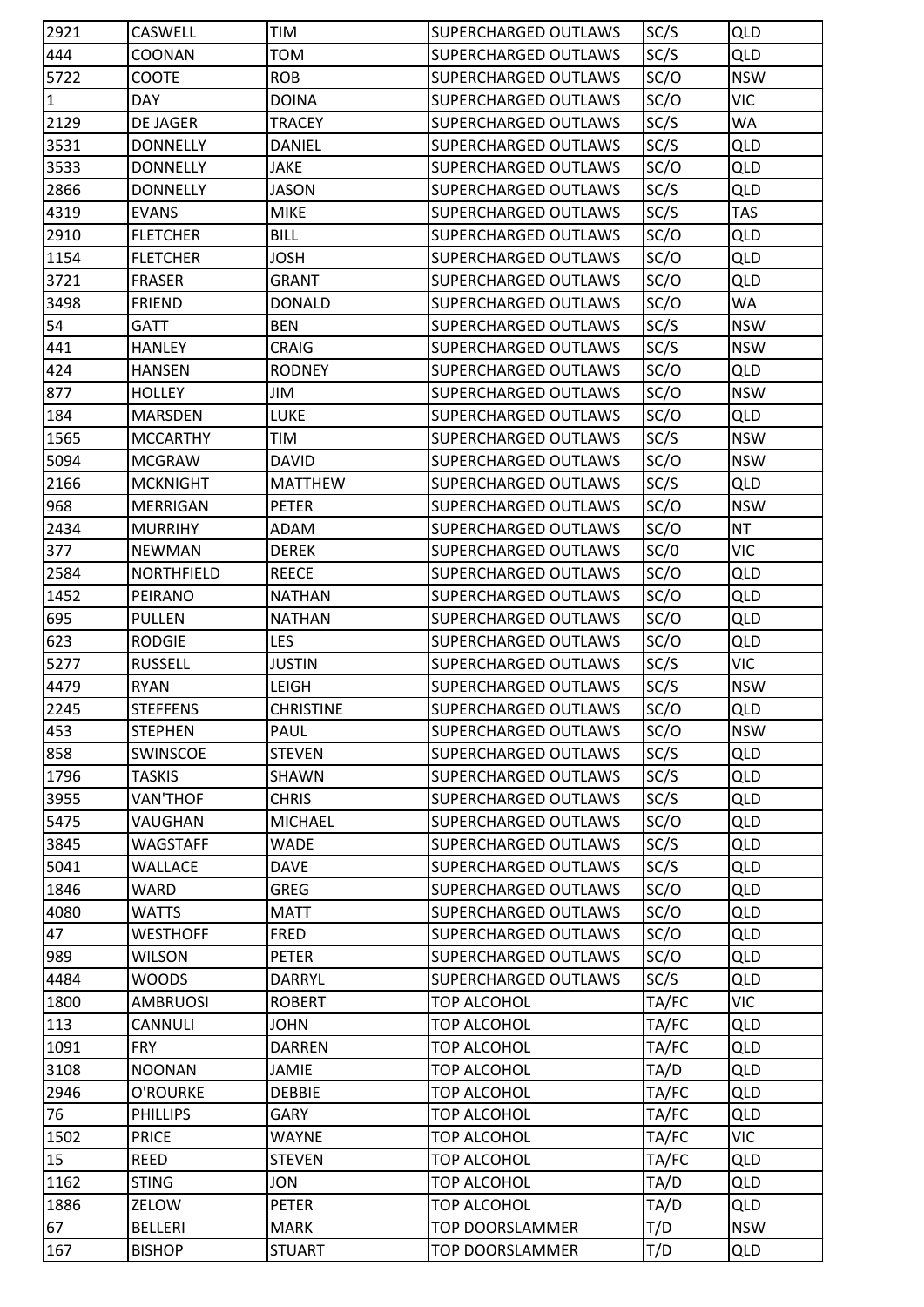| 2639           | <b>BRAY</b>          | <b>BEN</b>     | <b>TOP DOORSLAMMER</b>     | T/D   | QLD        |
|----------------|----------------------|----------------|----------------------------|-------|------------|
| 3261           | <b>CANNULI</b>       | PAUL           | <b>TOP DOORSLAMMER</b>     | T/D   | <b>NSW</b> |
| 3735           | <b>DACK</b>          | <b>MARTYN</b>  | <b>TOP DOORSLAMMER</b>     | T/D   | WA         |
| 590            | <b>FABIETTI</b>      | <b>MAURICE</b> | <b>TOP DOORSLAMMER</b>     | T/D   | <b>NSW</b> |
| 1239           | <b>GOONAN</b>        | <b>BILL</b>    | TOP DOORSLAMMER            | T/D   | <b>QLD</b> |
| 1936           | <b>GRADDEN</b>       | <b>GEOFF</b>   | <b>TOP DOORSLAMMER</b>     | T/D   | <b>NSW</b> |
| 2299           | <b>GREGORINI</b>     | <b>DANIEL</b>  | <b>TOP DOORSLAMMER</b>     | T/D   | <b>WA</b>  |
| $\overline{4}$ | <b>KAPIRIS</b>       | <b>PETER</b>   | <b>TOP DOORSLAMMER</b>     | T/D   | <b>VIC</b> |
| 1067           | O'ROURKE             | <b>GRANT</b>   | <b>TOP DOORSLAMMER</b>     | T/D   | <b>QLD</b> |
| 3319           | <b>PAVEY</b>         | <b>RUSS</b>    | <b>TOP DOORSLAMMER</b>     | T/D   | <b>QLD</b> |
| 76             | <b>PHILLIPS</b>      | <b>GARY</b>    | <b>TOP DOORSLAMMER</b>     | T/D   | <b>QLD</b> |
| 144            | <b>PRIOLO</b>        | PINO           | <b>TOP DOORSLAMMER</b>     | T/D   | <b>QLD</b> |
| 169            | <b>ROSO</b>          | <b>JOHNNY</b>  | <b>TOP DOORSLAMMER</b>     | T/D   | <b>ACT</b> |
| 1670           | <b>TAYLOR</b>        | <b>ROBIN</b>   | <b>TOP DOORSLAMMER</b>     | T/D   | <b>VIC</b> |
| 1004           | <b>WILSON</b>        | <b>JEFF</b>    | <b>TOP DOORSLAMMER</b>     | T/D   | <b>NSW</b> |
| 846            | ZAPPIA               | <b>JOHN</b>    | <b>TOP DOORSLAMMER</b>     | T/D   | WA         |
| 2708           | <b>BEGLEY</b>        | <b>ANTHONY</b> | <b>TOP FUEL</b>            | T/F   | WA         |
| 526            | <b>HARRIS</b>        | <b>DAMIEN</b>  | <b>TOP FUEL</b>            | T/F   | <b>NSW</b> |
| 3056           | LAMATTINA            | <b>JOHN</b>    | <b>TOP FUEL</b>            | T/F   | <b>VIC</b> |
| 145            | LAMATTINA            | PHILLIP        | <b>TOP FUEL</b>            | T/F   | <b>VIC</b> |
| 3546           | <b>MARIANI</b>       | <b>MARK</b>    | <b>TOP FUEL</b>            | T/F   | <b>NSW</b> |
| 2155           | <b>NEWBY</b>         | WAYNE          | <b>TOP FUEL</b>            | T/F   | <b>NSW</b> |
| <b>TBA</b>     | <b>RACING</b>        | RAPISARDA      | <b>TOP FUEL</b>            | T/F   | <b>NSW</b> |
| 893            | <b>READ</b>          | <b>STEVE</b>   | <b>TOP FUEL</b>            | T/F   | <b>QLD</b> |
| 594            | SHEEHAN              | <b>MARK</b>    | <b>TOP FUEL</b>            | T/F   | <b>WA</b>  |
| 3698           | <b>XIBERRAS</b>      | <b>PETER</b>   | <b>TOP FUEL</b>            | T/F   | <b>NSW</b> |
| 2987           | <b>DREW</b>          | <b>MARK</b>    | <b>TOP FUEL MOTORCYCLE</b> | TFM/T | <b>WA</b>  |
| 4170           | <b>GUILLORY</b>      | <b>DARIAN</b>  | TOP FUEL MOTORCYCLE        | TFM/M | <b>NSW</b> |
| 2355           | <b>MATHESON</b>      | <b>CHRIS</b>   | TOP FUEL MOTORCYCLE        | TFM/T | QLD        |
| 663            | <b>PARKER</b>        | PHILLIP        | TOP FUEL MOTORCYCLE        | TFM/M | <b>VIC</b> |
| 182            | <b>PORTER</b>        | <b>CHRIS</b>   | <b>TOP FUEL MOTORCYCLE</b> | TFM/T | <b>NSW</b> |
| 3539           | <b>SMITH</b>         | <b>NEVILLE</b> | <b>TOP FUEL MOTORCYCLE</b> | TFM/T | <b>QLD</b> |
| 4204           | SPANN                | <b>GAVIN</b>   | TOP FUEL MOTORCYCLE        | TFM/M | <b>QLD</b> |
| 1901           | <b>AGIUS</b>         | <b>TONY</b>    | <b>TOP SPORTSMAN</b>       | TS/A  | <b>QLD</b> |
| 5064           | <b>ALLGOOD</b>       | <b>RONALD</b>  | <b>TOP SPORTSMAN</b>       | TS/AA | <b>QLD</b> |
| 5647           | ANASTASOPOULOS PETER |                | <b>TOP SPORTSMAN</b>       | TS/A  | <b>NSW</b> |
| 2169           | <b>BENZ</b>          | <b>BRETT</b>   | <b>TOP SPORTSMAN</b>       | TS/A  | <b>QLD</b> |
| 2401           | <b>CAMPBELL</b>      | GARY           | <b>TOP SPORTSMAN</b>       | TS/A  | <b>QLD</b> |
| 3039           | <b>DANIEL</b>        | TROY           | <b>TOP SPORTSMAN</b>       | TS/A  | <b>QLD</b> |
| 2644           | <b>FOWLER</b>        | <b>STEVE</b>   | <b>TOP SPORTSMAN</b>       | TS/A  | <b>NSW</b> |
| 2481           | HARGRAVE             | <b>GRAHAM</b>  | <b>TOP SPORTSMAN</b>       | TS/A  | SA         |
| 2092           | <b>HARRIS</b>        | <b>MARK</b>    | <b>TOP SPORTSMAN</b>       | TS/AA | <b>QLD</b> |
| 1704           | <b>HENRY</b>         | <b>STUART</b>  | <b>TOP SPORTSMAN</b>       | TS/AA | <b>QLD</b> |
| 5818           | <b>KNIGHTLEY</b>     | <b>DAVE</b>    | <b>TOP SPORTSMAN</b>       | TS/AA | <b>QLD</b> |
| 1542           | <b>MAXWELL</b>       | <b>NEIL</b>    | <b>TOP SPORTSMAN</b>       | TS/A  | <b>QLD</b> |
| 1460           | <b>MC BAIN</b>       | <b>STUART</b>  | <b>TOP SPORTSMAN</b>       | TS/A  | <b>VIC</b> |
| 3362           | <b>MILFORD</b>       | ANDREW         | <b>TOP SPORTSMAN</b>       | TS/A  | <b>QLD</b> |
| 4641           | <b>MORRIS</b>        | <b>DANIEL</b>  | <b>TOP SPORTSMAN</b>       | TS/A  | <b>QLD</b> |
| 2361           | <b>MORRIS</b>        | <b>DAVID</b>   | <b>TOP SPORTSMAN</b>       | TS/A  | <b>QLD</b> |
| 4094           | <b>MUSCAT</b>        | GARY           | <b>TOP SPORTSMAN</b>       | TS/AA | <b>QLD</b> |
| 3916           | <b>POPE</b>          | GRAHAM         | <b>TOP SPORTSMAN</b>       | TS/A  | <b>QLD</b> |
| 3431           | <b>RODERICK</b>      | <b>DAVE</b>    | <b>TOP SPORTSMAN</b>       | TS/A  | <b>QLD</b> |
| 5550           | <b>RUSSO</b>         | PAUL           | <b>TOP SPORTSMAN</b>       | TS/A  | SA         |
| 1110           | SALIBA               | <b>DARREN</b>  | <b>TOP SPORTSMAN</b>       | TS/A  | SA         |
| 1534           | SENG                 | TERRY          | <b>TOP SPORTSMAN</b>       | TS/AA | QLD        |
|                |                      |                |                            |       |            |